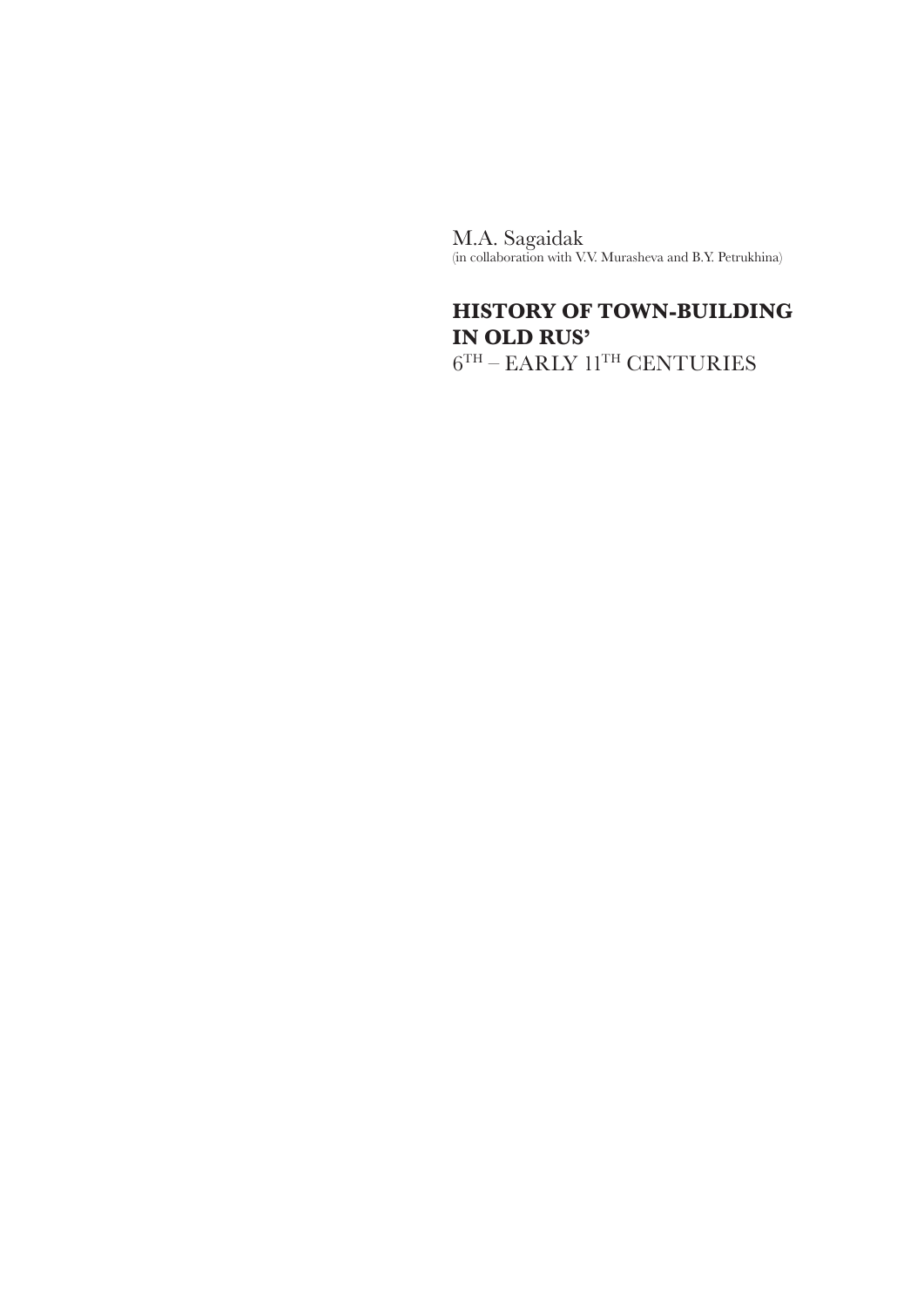The emergence of towns in Rus' had certain original features, although there were also things in common with the history of West European urbanisation in the Middle Ages.

Historians traditionally subdivide the European urban system into three zones associated with the boundaries of the former Roman Empire. The internal zone centred on the Mediterranean included southern France and Italy; the middle zone covered the territory between the Rhine and the Danube up to the geographical boundaries of Roman urbanisation; the external zone, where there were no Roman settlements, lay to the north-east. It is the latter that Old Rus' belonged in.

Urban life evolved in about the same manner within each of the zones. Towns developed along similar lines in Britain and southern Germany, Switzerland and Austria in the middle zone. During the Dark Ages following the fall of Rome that area saw primarily the re-use of Roman cities. Many of them did not function continuously but withered and re-emerged. Very few urban entities can be said to exist uninterruptedly; one of them is Paris at the site of the former Roman Lutetia, which became a capital city in 507 and throughout the subsequent centuries was the centre of royal and church rule, and also of crafts and trade.

In the early centuries A.D. the cultures of the forest and forest-steppe zones of Eastern Europe had no direct contacts with the then civilisations, with the developed urban system, nor did they have towns of their own. At the dawn of our age, at the time of the Zarubintsy culture, the area had both fortified settlements, gorodishches (hillforts), and unfortified ones, selishches.

They were small, with an area of up to 1.5 hectares and 5-12 dwellings and outbuildings each, and stood on high riverbanks. Promontory hillforts located at river confluences or elevations formed by rivers and ravines were escarped, that is, protected from the mainland side with earthworks and deep ditches.

Settlements were located close to one another in a sort of clusters, which is seen as a reflection of tribal structure. Dwellings and outbuildings were occasionally situated at different places within the settlement. Dwellings were rectangular semi-dugouts (averaging 4 by 4 metres) with a hearth in the centre. In the middle reaches of the Dnieper the walls were frame-and-wattle, daubed and whitewashed (as were those of Ukrainian cottages later). In the upper reaches the dwellings were different: the walls were made of logs locked into the grooves of vertical posts. There must have been log cabins as well. Roofing was made of straw or reeds placed on posts, and root cellars were dug out next to dwellings.

Most of the numerous settlements of the Chernyakhov (pre-Slavic) culture of the 3rd-5th cc. were unfortified. Just a few gorodishches fortified with a ditch and earthworks from the mainland side are known. They had stone structures, too. The late Scythian tradition was improved as defensive fortifications were built. The design of the earthworks at the Bashmachka gorodishche in the lower riches of the Dnieper consisted of two stone walls with clay filling<sup>1</sup>

The Alexandrovka *gorodishche* in the same area could have towers in addition to earthworks with a stone wall.

*Selishches* were usually built up in rows along river banks (up to one kilometre long and 80-100 m wide), and only rarely were houses placed in two or three rows. There were long surface stone and wooden structures with a floor area of up to  $40^{\circ}$  sq. m. Those large houses similar to old German dwellings were divided into heated and unheated sections. They could be used to accommodate assemblies, prayer sessions, etc. Stone structures were possibly food storages. They had double stone walls with the space between them filled with stone, too, making the whole up to 0.5 m thick. Another widespread type of dwelling was the semi-dugout commonly found in Europe with piers and wattle and daub between them. Earth sleeping ledges or benches lined the walls. Kitchen middens or, occasionally, stoves (semi-spherical with a flat hearth) were arranged in wall openings; stone stoves were found in western regions. However, simple centrally positioned fireplaces were more common.

Settlements of the pra-Slavic Prague culture (5th-7th cc.), spread over vast areas to the west and south of the Kievan Dnieper area, were mostly small *selishches* (0.5-1.5 ha), occasionally headland *gorodishches* with semi-dugouts (of up to 20 sq. m) having gable plank or straw roofs. Their walls were log or, more rarely, post-supported structures, and they had earth floors, sometimes covered with wooden planking. Sleeping ledges cut out in the solid wall and occasionally faced with wood ran along the sides. Surface log houses must have had a similar layout. Stone or adobe stoves in a corner were a characteristic ethnographic

feature of Slavic dwellings; fireplaces were also common in the western areas, as were surface outhouses.

As crop farming progressed and the soil became depleted, the Slavs had to move on to new sites, so their dwellings usually huddled close to one another. Ribbon building in their settlements was rarer. One example of the latter is Rashkov in the middle reaches of the Dnieper, a large settlement of the 5th-7th cc. *Selishches* by rivers and lakes were the principle type of settlements in northern and north-western Rus'. *Selishches* with pole houses and sunken fireplaces in the centre of dwellings prevailed in the Krivichi lands in the upper reaches of the Dnieper and on the Western Dvina. The Ilmen Slovens had surface log houses with stone stoves in the corner. One of the more noteworthy 6th-7th cc. hillforts was the Zimno *gorodishche,* which stood on a headland between two deep ravines on the high bank of the Luga River, a right tributary of the Bug 2 (its pyramid-shaped area was 135 x 64 x 14 m). It was protected on all sides by wooden walls of stacked logs fastened by vertical posts, which were fortified by earthworks from the outside. The central part of the *gorodishche*  was not built up. Remnants of long multi-cameral surface houses with fireplaces were found along the fortification walls. Archaeologists unearthed weapon fragments, silver and bronze ornaments, household utensils and craftsmen's tools at the site.

Zimno could have been the administrative seat of the chief of a Slavic tribe (the Dulebs?) with his *druzhina* and a centre of ironmongery and jewellery-making 3. According to another version, it was a community center, with the long houses hosting various assemblies of community members and providing refuge from armed invasions to people from nearby unfortified settlements (one of them found 250 m away from the *gorodische*).

The Tushemlya *gorodishche* in the upper reaches of the Sozh River (Smolensk Region) dated the 6th-7th cc. likely was a similar temporary haven. Its oval site measuring about 800 sq. m on a headland bordered by two ravines was protected on the perimeter by two earthworks with wooden fences on top. Three more earthworks with similar wooden fences were raised from the mainland side. On the inside there was a long log structure backing onto the wall; it had a 4-4.5 m wide gable roof and was partitioned into 7-8 rooms, some of which had central fireplaces lined with stones while the others were used for household needs. A sanctuary – a round pad with poles along the edge and a big pole in the center (for the chief idol?) was in the heart of the headland part of the *gorodishche*<sup>4</sup> As M.P. Kuchera has demonstrated, *gorodishches* differed from the point of view of both layout and purpose and/or functioning<sup>5</sup>. For example, one of the safe haven *gorodishches* was Khotomel, an 8th-century settlement in the lower reaches of the Goryn River, a right tributary of the Dnieper in its middle reaches. It consisted of the *gorodishche* per se and a *selishche* with semi-dugouts and adobe stoves and had a burial ground with funerary urns. The *gorodishche* site (30 x 40 m) is surrounded with a circular bank, a second arch-shaped bank and a ditch. The fortified part was used as a temporary safe haven, which is suggested by the lack of a cultural layer in the middle of the site. Remnants of a long surface public building were found next to the bank, too, which suggests that the *gorodishche* was most likely a community centre.

What is called sanctuary *gorodishches* have been discovered in various regions, including the Smolensk and Pskov areas, Polesie along the Pripyat River, and at the Rzhavintsy village in Ukrainian Cis-Carpathian. *Gorodishches* with an area of under 15 m in diameter that were not suitable for habitation and could hardly have been used as safe havens must have performed the functions of sanctuaries <sup>6</sup> The cultural layer is virtually absent from such *gorodishches,* instead there are stone-paved ashpits (traces of fires with animal bones, etc.). Fires were also made on banks and in ditches.The site of the 9th-10th century *gorodishche* at the Rzhavintsy village is 23 m in diameter. It is surrounded by two concentric banks with paved spots for fire-making and two ditches with low-sloped walls. Long (about 25 m) surface houses stood between the banks, and fractured animal bones have been found inside them. A crudely worked four-faceted stele stood in the centre of the *gorodishche;* it must have been an object of worship, but wa dumped into the ditch after the rites had been discontinued. Rites could also be performed in haven *gorodishches,* such as Khotomel.

The Izborsk (Truvorovo) hillfort in the Pskov land 7 was a tribal and major crafts centre of a Krivichi group; it had a multiethnic population.The hillfort (with an area of about one hectare) on a high promontory (45 m high) was fortified from the mainland side with an arch-shaped bank of solid clay and stones of up to 6

- 1. Smilenko, 1982. 2. Sedov V., 1982, p. 14.
- 3. Лулix, 1972.
- 4. Sedov V., 1982.
- 5. Kuchera, 1999.
- 6. Rusanova, Timoshchuk, 1993.
- 7. Sedov V., 2007, pp. 758, 841.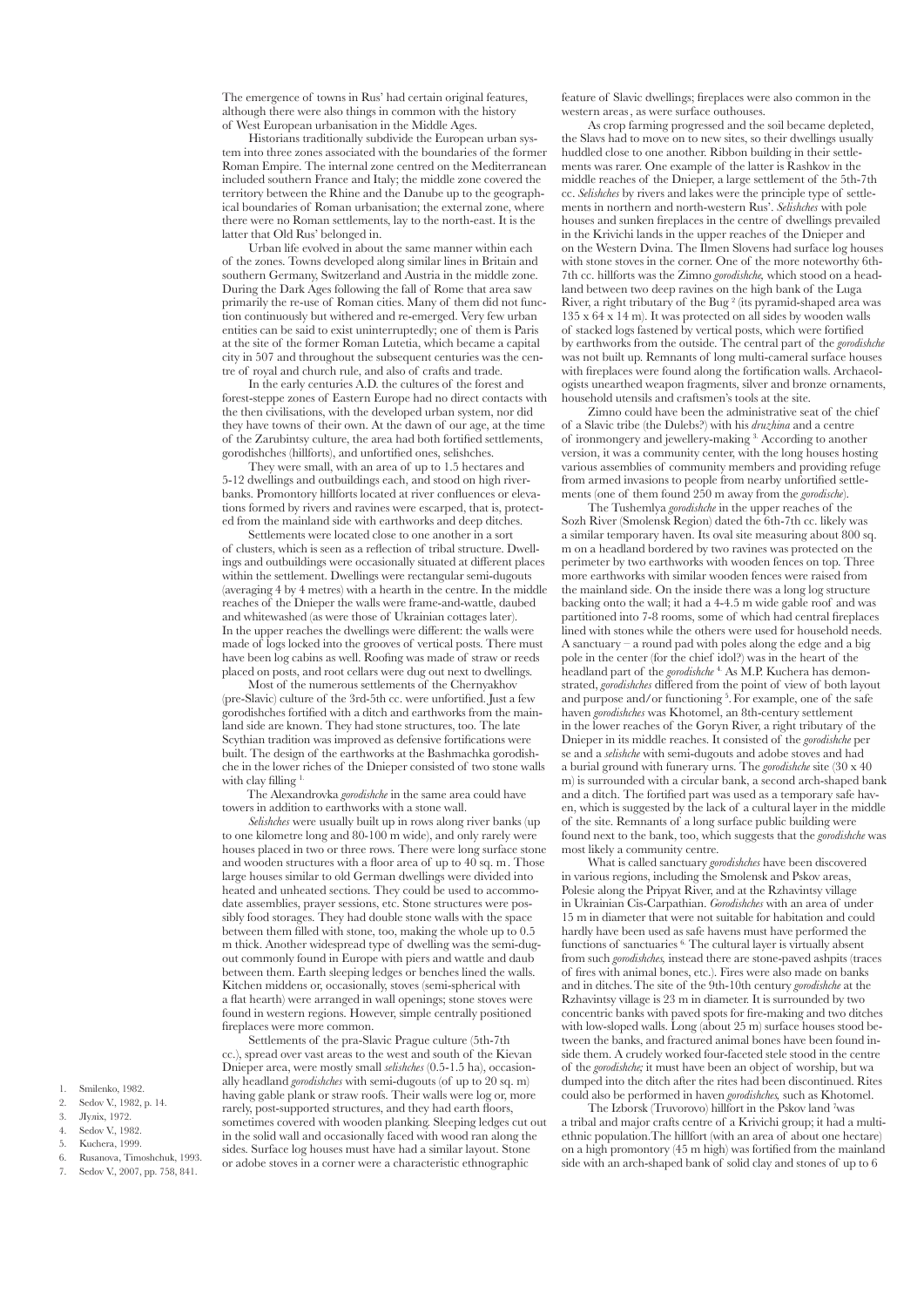m high and a 3 m ditch and from the headland with a low bank . There was a square (for assemblies?) of about 25 m in diameter in the centre of Izborsk. Along with Slavic surface log houses (from 3.5 x 3 to 4 x 4 m) with wooden floors and adobe stoves in a corner it had dwellings with adobe floors and fireplaces that belonged to non-Slavic people. Homes were huddled together.

In the Dnieper area the situation changed but little in the  $\lambda$  late7th – middle  $\delta$ th centuries, with unfortified settlements of 0.5-2 hectares still prevailing. Settlements were founded at elevated sites on terraces above flood-plains and therefore did not require strong fortifications. A sort of exception from the rule is the Pastyrskoye hillfort on the Sukhoi Tashlyk River in the basin of the Tyasmin, a right tributary of the Dnieper (Cherkassy Region, Ukraine). The population of that major crafts centre with an area of some 25 hectares used ancient fortifications, among them ditches and banks, going back to the Scythian times, without renovating them 8.

Rectangular semi-dugouts were the main type of dwellings. The hillfort housed iron smelters, a smithery and a communal grain storage. Archaeologists have discovered traces of jewellery-making (tools and several troves of silver ornaments) and pottery (polished ware).

Unfortified settlements remained the main type of settlements on the left bank in the middle reaches of the Dnieper, where a culture that came to be known as Volyntsevo emerged in the late 7th century. Scythian-period banks and ditches were used even at major hillforts, such as Bititskoye. The dwellings were semi-dugouts with pole-supported or, more rarely, saddle-notch log walls and gable roofing; the entrance was stepped or sloped. Stoves were arranged right in native soil, their roofs made from shards of pottery stored in advance. In addition to semi-dugouts, archaeologists have found there a large round sunken yurt-like dwelling, which is evidence of the residence of Khazars (representatives of the Saltov culture) at the settlement. The outbuildings were not sunken into the ground; they had wattle and daub walls and adobe floors. There were large structures with remnants of iron-smelting furnaces.

However, there is no reason to argue that those settlements were economic centres and hubs of commercial routes to other regions, near and distant. Handicrafts were made primarily to meet local needs or serve as barter items.

At the same time in the late 6th – early 7th centuries Europe saw the rise of trade and crafts.

Cities built at the sites of Roman settlements began to regain their important role in middle zone. They included, for example, Canterbury, London, Winchester and York in Britain. Archaeologists believe that as early as the 8th century London with its port within Roman walls could serve as both an administrative and a commercial centre 9.

 Along with that there emerged new cities in the wake of the economic boom, that is, the development of trade and crafts. Usually located next to Roman fortresses on river banks or on the seaside, they could have no fortifications. Such cities resembled the ancient emporium, that is, the commercial centre. In written sources they are known by the Latin word portus, and since the 7th-8th cc., when British cities began to be involved in international trade, mostly through French hubs, the syllable "vik" appeared in their names as an equivalent of the German word for a bay (and a settlement in its vicinity).

Depending on the local economic, political and geographic conditions new urban centres could function and grow, but under certain circumstances there occurred a "city transfer" 10. Several new seasonal trading stations appeared on the Baltic shores in the early 8th century, with Ribe on Jutland's west coast and Lidkoping in the south being especially important. They also included the Paviken and Visby on the Island of Gotland. One essential condition for the growth of such a city was its location at a crossing of commercial routes, at transshipment stations, piers, seasonal barter centres or crafts communities; another important factor was the availability of a suitable river or sea harbour to match the status of a territory where commercial operations enjoyed appropriate legal and physical protection. Buildings were used as temporary premises and were grouped in individual "clusters". The planning axis was the coastline if trade was conducted through both waterways and land routes, or the main street where warehouses and craftsmen's shops could be comfortably located.

At the early stage of the growth of such a city its layout with the balanced division of its territory reflected the social equality of its residents. In Ribe shallow ditches dividing virtually undeveloped sites were identified. With time the emergent social hierarchy made itself felt in the location of homesteads relative to the assembly or commercial square, the citadel or the ruler's residence 11. Excavations in central Sweden indicate that the structure of "new cities", including street layouts and plans of plots, homesteads and houses, was gradually changing. Such changes were especially pronounced in the location of the residential unit, which initially nested along the main street (Phase I), then shifted to the centre of the homestead (phases II and III) and, finally, became part of the multifunctional complex whose main façade overlooked the street (Phase IV). These changes, on the one hand, reflected the growing influence of wealthy residents and, on the other, were a sign of the growing importance of public areas. Reality introduced new elements into the structure of the mediaeval city. Alongside the ruler's residence and the commercial square there appeared temples, which made the urban fabric markedly more complex. The city space became divided into several zones of influence. Political rule grew stronger, making an immediate impact on the layout.

In the second half of the 10th century, when the local rulers began to tighten their control of commerce, the city started to combine the functions of a political and ideological centre and a commercial hub. Students of mediaeval Norse cities link the area of a city to the number of functions it performed (including administrative, political, religious, commercial and artisan ones) and the balance between them. For example, Lund traces its origins to the small commercial and artisan settlement of Uppåkra, which came into being at a crossing of several roads in the 9th century. Its layout was little different from that of other communities. Relocated to a new place, Lund became a major Norse urban center: it housed the royal palace and the mint, the seat of the archbishop of East Denmark and the see of Scandinavia as a whole, including Iceland and Greenland. The layout of the city was structured within earthworks and the main street leading to two city gates. The city was divided into blocks by the 22 dominant churches.

The growth of the urban system was shaped by the specialisation of individual regions due to geographical factors and economic traditions. The start of urbanisation processes in the external zone, which had not had any city-building tradition at all, is linked to the growth of trans-continental trade eastward and southward in the 8th-10th centuries. Urban centres in the western and eastern parts of the Baltic region began to establish direct links. According to written sources, Birka merchants visited Dorestad and Frisian craftsmen and merchants appeared in Ladoga. All this is evidence of robust economic growth.

Since most of the quality goods, such as weapons, rich fabrics and objects of precious metals and stones, were produced outside the regions, the new Baltic cities became links between the internal and the middle zone, on the one hand, and the trade systems of the Abbasid Caliphate, on the other 12. The "vik"-type settlements were built next to hillforts or episcopal seats and occasionally at virgin sites, but always at strategic sections of river, sea or land routes. They had marketplaces, warehouses and lodging houses for itinerant merchants. They were protected and serviced by mercenaries from among the locals or foreigners, who were known as the Vikings to the west of the Elbe and the Varangians to the east <sup>13</sup>

These cities of a new type differed from others, first, by the population numbers, second, by building density, with the layout close to regular 14, and third, by the fact that they were home to tradesmen and to artisans of different specialties who made their products for mass consumption. One example is the archaeological site known today as Hedeby . It appeared on the border of Northern Germany and Scandinavia, between the tribal lands of the Danes, Frisians, Saxons and Obotrites around the Schlei inlet of the Baltic Sea. The area saw brisk trade between the Frisian lands through southern Denmark with the Gauts and Swedes 15.

In the early 9th century the Frankish empire overwhelmed the Saxons living on the Lower Elbe and secured access to the Baltic Sea. Following the conquest trade relations picked up in the Baltic lands and merchants obtained privileges from the Frankish state. Christian missionaries followed the merchants eastward. Starting from the Baltic region, merchants went as far as the major centres of the Islamic mediaeval civilisation and trade, among them Baghdad, Bukhara and Samarkand. The "specialty" was primarily weapons and fur sales. There was transit trade in slaves, cattle, Baltic amber, arrows, mail-armour, decorations, honey, wax and even birch-bark along all the routes. In return Islamic silver flowed into Eastern and Northern Europe. Finds (primarily caches of coins) show that in the late 8th century Eastern Europe became

8. Khvoiko, 1905, pp. 93-104; Braichevsky, 1951, pp. 155-64; Braichevsky, 1952, pp. 163-73; Braichevsky, 1955, pp. 67-76;

9. Even at that time there were quite a few European cities in which government institutions and centres of trade and crafts coexisted

10. Slavs and Norsemen, 1986, p. 76.

11. For example, when comparing the layout of the Swedish city of Birka in its closing phase and that of another Swedish city, Sigtuna,

12. Magdeburg on the Elbe had a special role to play in that system. It is mentioned in the 805 chronicles (Magdeburg, 1974, S. 13. Pritsak, 1997, vol. 1, p. 89.

14. Excavations indicate that the settlement with an area of slightly more than 10 hectares could have a population of up to one thousand.

15. Jankuhn, Wachholtz, 1956. Berichte, 1969; Jankuhn, 1986.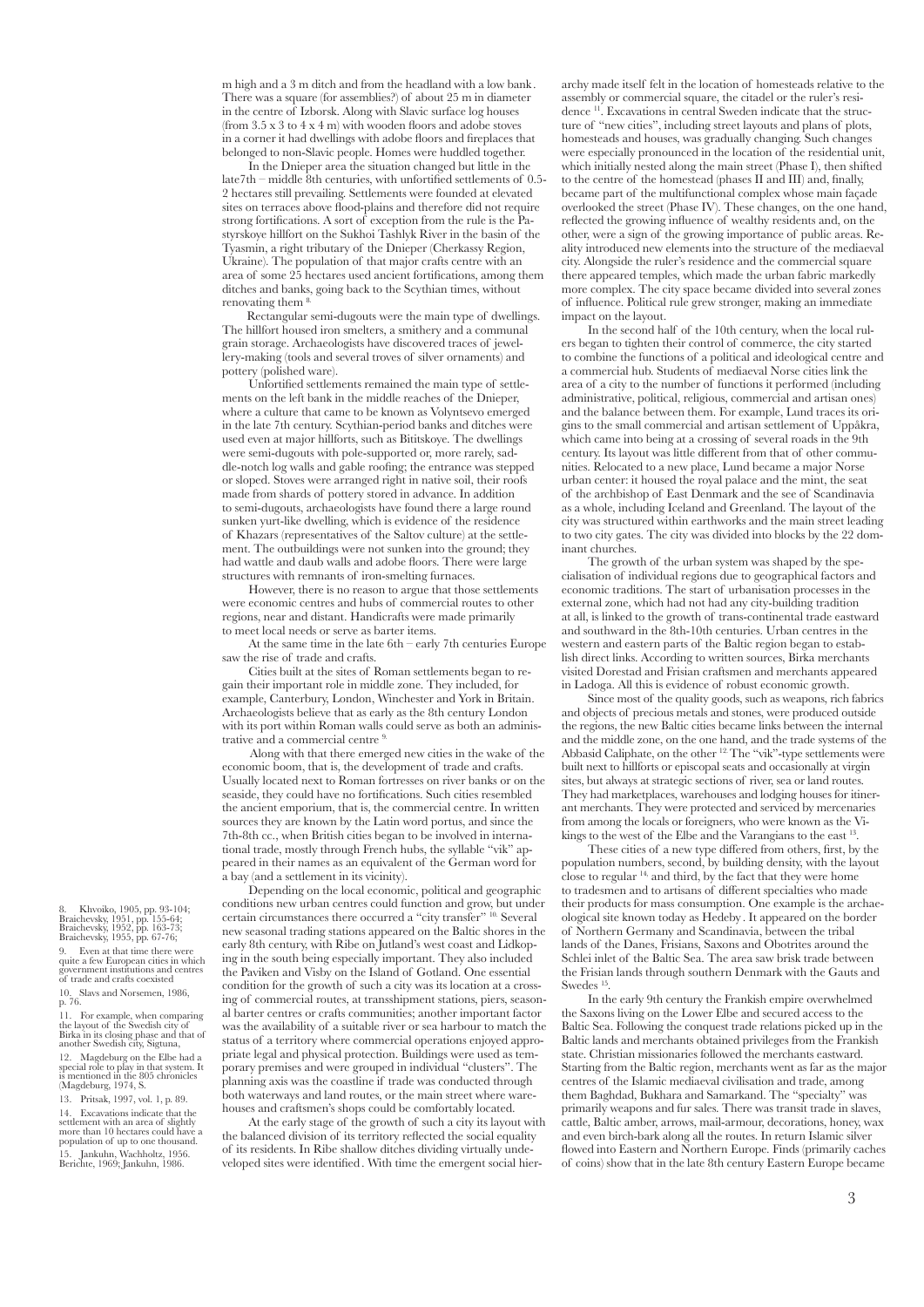a hub of international commerce. The earliest troves of dirhems, found on Gotland Island in Sweden and in Staraya Ladoga<sup>1</sup> <sup>5,</sup> date from the 780s, the time the Umayyad-Khazar wars ended.

European merchants had to spend effort and money to develop a transcontinental system of roads on the East European plain to reach major trade centres. That infrastructure was needed to support the functioning of strongholds that served as both seasonal staging posts and sites for the exchange of goods and for their transshipment and storage. The mission was all the harder since in the 7th-9th centuries the traditional hillforts and unfortified settlements continued to be the main types of human habitation in the area.

In the early 9th century the Volyntsevo culture in the forest zone of Eastern Europe, on the left bank of the Dnieper, was succeeded by the Romenskaya (Romny) culture, which was close to it and at the same time coincident with another culture layer, the Luka Raikovetskaia relics. The Romny culture for its part was close to the Borshevo culture in the Don basin. Habitation in those cultures was typified by headland hillforts and unfortified settlements on high ground that were grouped in "clusters" of 3-7 to 9 in each at 2-5 km apart. Hillforts were protected by a circular system of banks and ditches, with earthwork occasionally topped by walls of logs wedged between paired poles; stone facing of the walls was rarer. Dwelling units were semi-dugouts with walls faced with half-timber and stepped entranceways, over which mud rooms were built. Adobe stoves or fireplaces were arranged in the corners of such dwellings and benches ran along the walls.

Characteristically, dwellings and middens are "bunched together", without any delineation of backyards. Street planning appeared at a later stage, however <sup>17.</sup> In the 10th century estates began to be built at hillforts (Gornal and others).

For a long time historians considered only two ways of the emergence of cities. Under one scenario cities grew out of communal centres, such as shrines or haven fortresses, which transformed into administrative centres as the tribal nobility progressed towards feudalism. According to the other, the nucleus of urban development was the fortresses built by central authorities at new sites. Intended, like castles, to support and consolidate the new social system, they attracted more and more residents and grew into cities <sup>18</sup> It was also admitted that some of the cities were the result of a long evolution, in the course of which aggregations of initially autonomous villages merged into cities due to "the benefits of location and convenience of communal life"

Naturally involved in tribal life, they were also used as coordination centres for tax collection from the local population. Arguably, it was in this way that Kiev, Chernigov, Pereyaslavl and other south Russian cities emerged].

Studies show, however, that most of the 7th-8th century hillforts were abandoned and cities/administrative centres were built at new sites. The few exceptions were Izborsk, where major construction work changing the city topography and general outlook was done in the first half of the 10th century following a devastating fire. Once a tribal centre, it became a two-part early mediaeval city. Its headland part with a square became the citadel of the prince's *druzhina*, fenced off along the perimeter with a strong wall of oak logs with a gate. No traces of artisan work have been found within the citadel: only household utensils, ornaments and weapons have been unearthed. Artisans lived in the outer city (suburb), protected on the mainland side by an archshaped bank of clay with a stone wall along the top and a ditch. The layout of the hillfort was divided into streets and all the dwellings were log-houses. The numerous finds made in the outer city layer indicate that residents pursued ironmongery, bronze casting, jewellery, and bone and stone cutting, while finds of Arab and West European coins, balances, weights and other imported items testify to the development of trade.

Developed crop farming in southern Rus' suggested that there cities emerged earlier than in the north. They were considered centres of crop farming areas, which explains intensive urban growth around Kiev. Incipient crafts and trade were not assigned any important role. The presence of a "bunch" of cities between the upper reaches of the Volga and the Klyazma River was also ascribed to the same causes. Scholars argued that trade only created the conditions for the thriving of larger cities 20and totally ignored the functioning of the Dnieper waterway.

This concept, which gave no consideration to the role of trading stations such as Timerevo, Shestovitsy or Gnezdovo, could not explain the mechanics of such a massive supply of goods to the Orient as to enable Europe to receive so much silver in exchange. Excavations of the past few years have helped to answer this question. It appears that urbanisation in Rus'

in the 8th-10th centuries was a far more complex process than previously believed: along with settlements of the traditional types, trading settlements were beginning to play a more and more important role. They were the nodes of the infrastructure of trade routes. The Varangians (known as "al-Rus" in Oriental sources and "Rus" in old Russian ones) greatly contributed to the establishment and development of trade contacts. Familiar with Baltic trading centres, they began to set up bases for their commerce across Eastern Europe.

The formation of a single system of communications and, consequently, the unification of the north and south of the vast territory on which the state of Eastern Slavs was to emerge in the late 9th century must have been preceded by a period when the two areas had been developing autonomously. Archaeological studies make it possible gradually to identify the original characteristics of each of them. For example, it can be assumed that different techniques were used in the north and the south to make work implements. The same is true of the non-ferrous alloys used: brass prevailed in the north and tin and lead tin bronzes in the south. Till the 10th century modelled pottery (alongside wheel-made ceramics) was commonplace in the north while in the south modelled pottery had virtually gone out of use.

Settlements were built up and developed differently as well. Wood and earthwork fortifications were used in the north but rarely: by far most of the settlements were unfortified. In the south settlements were markedly larger and population density and landscape development levels considerably higher than in the north. Settlements in the south were of different types while in the north most of them nestled close to rivers<sup>2</sup>

 Along with that there are reasons to believe that the northern economy was more commodity-based, which could be an indication of the active involvement of the population of Northern Russia in trade. Part of the explanation of this is the fact that settlements in southern Rus' similar to the northern "proto-cities" of Gnezdovo, Ladoga, Rurikovo Gorodishche and Timerevo have been explored less thoroughly.

This circumstance also prevented an objective evaluation of the role and place of the "vik"-type settlements in the emergence and development of southern Russian cities. Sometimes they are compared with the well-known hillforts of the 6th-7th century Slavic period, such as Zimno in Volhynia or Pastyrskoye. Though located in farming areas, they were major centres of various crafts, including metal smelting and processing, pottery and jewellery-making. However, those settlements are too far removed in time from the mass emergence of cities in the middle reaches of the Dnieper. The lack of solid continuity between the archaeological layers associated, on the one hand, with the proto-Slavic and Slavic cultures and, on the other, with the Kievan Rus' period also makes such suppositions far less plausible.

"Vik"-type settlements appeared first in Ladoga and then within the mainland, along the main rivers: Rurikovo Gorodishche at the site of future Novgorod, Timerevo and Sarskoye in the upper reaches of the Volga. Gnezdovo in the upper reaches of the Dnieper near Smolensk, Chaadayevskoye Gorodishche near Murom, Krutik near Beloozero, Shestovitsa outside Chernigov and a number of others. Judging by archaeological data, trade and crafts were developing hand in hand in those parts. Thanks to such settlements the Slavic tribes became involved in international trade and established economic and cultural ties, which in turn promoted changes in their entire lifestyles  $2$ 

The chronology of the new settlements and the precise trade routes in Eastern Europe in the late first millennium A.D. remain the subject of scholarly debate. The argument that the geopolitical backbone of the early Russian state was the common north-south axis of the originally autonomous parts centred on the Ilmen and Dnieper areas sounds particularly forceful. Cartographic studies of the discovered Baltic and Norse artefacts and troves of Oriental silver suggest before the mid-10th century Norsemen used different ways to reach the

Upper and Middle Dnieper areas<sup>23.</sup> For example, the strategic route which relied on the key strongpoint of Gnezdovo in the area of Smolensk long barrows passed through the Upper Dnieper and along the Dvina. The Shestovitsa trade station emerged on an important section of the so-called Khazar route. Starting with the late 9th century traffic along that route is traceable by finds along the Desna, Seym, Seversky Donets and Don rivers. In Shestovitsa itself Norse artefacts were found alongside Byzantine and Oriental ones in grave goods dated to the late  $9th$  – mid-10th centuries.

Settlements of the new type had a different structure. One of them was Aldeigia (or Slavic Ladoga), an ancient Russian

16. The actual volumes of trade between the Orient and Western Europe can be judged from the amount of Islamic silver dirhems

17. A thorough study has been<br>done at the Novotroitskove hillfo done at the Novotroitskoye hillfort (Sumy Region, Ukraine). Altogether 50 sunken dwellings with outhouses 18. Dovzhenok, 1968, pp. 37-45.

19. Karger, 1958, vol. 1.

20. They also included Novgorod-Seversky, Liubech, Vyshgorod, Putivl, Belgorod, Roden, Plesnensk, Voin, Yuriev (see: Archaeology of

21. Tikhomirov, 1956, pp. 58-63.

22. Makarov, 2005, pp. 6-7

23. Sedov P., 1999/2.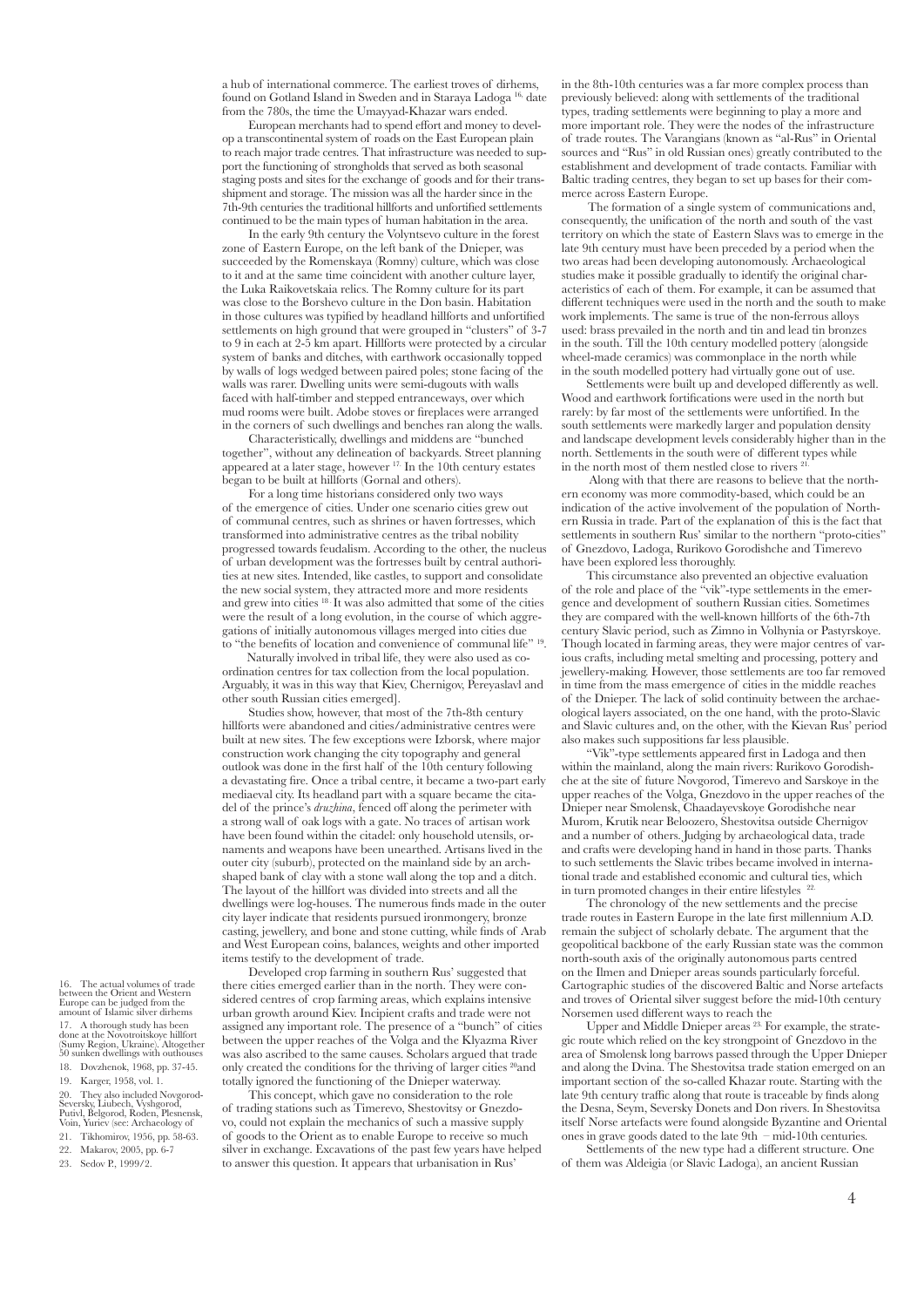trade and crafts centre, which appeared not later than the mid-8th century 24 in the lower reaches of the Volkhov as the main stronghold at the starting point of the two great trade routes "from the Varangians to the Greeks", the Baltic-Volga and the Baltic-Dnieper routes 25. Traces of unfortified settlements along them testify that in the 8th-9th centuries those lands were inhabited and extensively cultivated.

The original settlement was located on the narrow strip stretching from the Ladozhka River mouth along the left bank of the Volkhov to the Pobedishche highland. The nucleus of that proto-city was the headland between the Ladozhka and the Volkhov and the Zemlyanoye hillfort to the south. A suburb adjoined the fortified core of the settlement. Burial mounds were arranged to the north and south along the river bank. In addition, 8th-10th century in-ground burials and 10th-11th century barrows were found in the vicinity of the original Ladoga.

In the 730s-850s Ladoga had a dominant status on the Baltic-Volga route and could be a central factor in unifying Slavic and Finnish tribes, such as the Ilmen Slovenians, the Chudes, the Merya people and the Vepsians. In addition to the Slavs, Ladoga also housed Norsemen, Finns, Balts and Western Slavs. Trade was thriving with the Chudes to the south-east of Ladoga and tribes in north-eastern Europe.

In the 830s-840s the settled area (10-12 hectares) of the unfortified suburb continued to grow and houses rose on the other bank of the Ladozhka 26. The settlement was a bunch of stand-alone homesteads. There were dwellings and, perhaps, even guesthouses for visiting merchants and craftsmen. Living quarters were surrounded by outbuildings, workshops and sheds. Remnants of courtyard flooring and pavements have been found, which indicates that the settlement might have seen the development of estates. Along with large bicameral houses (up to 120 sq. m) with stoves in the middle and cold anterooms in the German tradition, there were small square log-houses with stoves in the corner, which were traditional for the Slavs 27. The Zemlyanoye hillfort was the site of smith's, bronze-casting, glass-making and bone-cutting workshops, boatyards and houses of the nobility, who traded and collected taxes-in-kind. Archaeologists have found a street which in the 10th century was home to glass-making, bone-cutting and amber workshops; each of the unearthed structures yielded objects testifying to the pursuit of one or more types of jewellery-making.

Fortifications must have appeared on the headland at the time Ladoga had become the Konung's seat and, as some researchers believe, the capital of Northern Rus' 28

 By the late 9th century three parts of the Ladoga layout could be clearly identified: the headland stronghold, the earth hillfort in the south and the settlement on the Ladozhka left bank, about 50 m away from the shoreline. At the time there were at last 60 buildings grouped into estates <sup>29</sup>. The riverside was divided, just as in Swedish Ribe, by shallow ditches into plots of equal size that were about 6 m wide. The ditches were intended for hauling boats up onto dry land. The plots abutted the bank, where there must have been piers for the boats (that was a typical feature of the layout of early North and East European cities). Remnants of a bicameral house have been found on one plot and a furnace, pit and ironworking shop on another.

In the second half of the 10th century the "bunched" city planning gave way to the street layout. Homestead estates in the suburb were fenced off. Stretched along the north-south axis, they formed the riverside street. The settlement was an agglomeration of individual homesteads, which consisted of bicameral dwelling houses with rectangular fireplaces in the centre of one of the chambers, cold antechambers and outhouses around. There was one original feature about Ladoga: in the 9th-10th century layers "big houses" (up to 160 sq. m), consisting of the main heated chamber and an outer gallery around the house, have been unearthed. At the shorter sides of the house were adobe cooking and bread-baking stoves. Ladoga students believe that such buildings were a sort of merchant guesthouses which were used by merchantmen's crews to wait out the winter season, attend fairs and repair their ships.

In addition to the above sections, the settlement included three clusters of mounds that formed a sort sacral zone on both banks of the Volkhov. A chain of these mounds edged the river bend on the north and stretched downstream all the way to the Lyubsha hillfort. The earliest burials, the Plakun barrows dated the 860s-870s, are on the low right bank just across from the citadel 30. Another group of barrows paired with the first one stands on the high Volkhov bank in the Pobedishche *urochishche*

next to Zemlyanoy Gorod. The third group of barrows (mounds), which are up to 4-5 m high and which close the river vista from the north, includes what is known as "Olegova mogila" (Oleg's Grave), which is clearly visible from anywhere in Ladoga.

The mounds on the Volkhov banks and in the Ilmen area were rather complex structures, and their shape was predicated not only on the funerary ritual, but also on their role as objects of worship. The base of such a mound is set in rings of closely fitting large boulders. The number of such rings varies from one to three, each up to 1.5 m wide. The inner part of the base was faced with small slabs. The space between the boulders and the slabs was filled with pebbles and crushed stone and covered with slabs. The mounds were raised in two or three stages because over time ever new cremains were added to the burial site. They formed a sort of tiers, and the top of each of them paved with stone and occasionally had a distinct, more often triangular geometrical shape. Sometimes stones were used as a sort of facing to reinforce the lower slopes of the mounds. The steep bank of the mound next to the village of Michael Archangel in the lower reaches of the Volkhov, on its high left bank, initially was 5 m high and up to 6 m in diameter at its top paved spot. Eventually, it was banked up by another 2 m, and at the third stage reached a height of 9 m<sup>3</sup>

"Oleg's Grave" is over 5 m high and more than 30 m in diameter. In plan the territory of the huge mound resembles a 40 m long triangle. The grave itself was at the top, its sides marked by two rows of stonework of neatly laid boulders, closely fitted together and converging towards the foot of the grave 32 . The dominant location of the mound in the Ladoga landscape lends credence to the view of the researchers who believe that in the absence of other complex heathen structures of worship in the area their role could have been played by the burials of revered ancestors 33.

The Ladoga Volost stretching for several dozen kilometres along the Lower Volkhov was protected by small hillforts from the south, north and west. For example, as early as the mid-8th century a small (60 x 70 m) stone-and-earth fortress, Lyubsha 34appeared at the site of the earth stronghold of the Finno-Ugrians to protect Ladoga against raids from the north. The closest parallels to Lyubsha are Slavic fortresses in the Danube area and Poland <sup>35</sup>. The route on the Volkhov to the south-east was controlled by a fortress on the Syas River near the village of Gorodishche and Kholopii Gorodok in its upper reaches. In the 9th century wood-and-earth fortifications were built at Rurikovo Gorodishche near Lake Ilmen 36

 . There is a Varangian legend associated with them: when asked to rule, Rurik first settled in Ladoga and then built Novgorod in the upper reaches of the Volkhov, not at the site of the Novgorod Kremlin (citadel), but 2 km to the south, at Gorodishche, upstream of the Volkhov.

In the 9th-10th centuries Gorodishche was the first proto-urban settlement near the Volkhov source. Its area totalled 6-7 hectares, and its central part was fortified with a ditch and, most probably, a bank. The residents were mostly Slavs and Norsemen, warriors of the Russian princely *druzhina*. Remnants of surface post-supported dwellings and bread-baking stoves, similar to those found among the Balts, have been unearthed at Gorodishche.

Excavations indicate that the parts of the territory that were Novgorod proper – the so-called ends – began to be built up in the 10th century. The early estates were put up right on the plough-land, as in Ladoga. The earliest layers at the site of the future city have been uncovered neither in the Novgorod Kremlin (citadel) nor at the site of the future Novgorod "ends" 37.

Studies of Novgorod's cultural layer suggest that the earliest city was a combination of three settlements that were the forerunners of the future "ends": Slavensky, Lyudinsky and Nerevsky. Therefore, the early Russian city formed as a result of the synoecism of several settlements. The oldest of them came to be named Gorodishche, or the "old town", and the new one, which emerged in the 10th century, Novgorod. They are assumed to have had their own fortifications. Initially they were built up with estates, with both surface log-houses and outbuildings fenced off.

The passage from the Volkhov and West Dvina system of international communications to the Dnieper one in the 10th century was controlled by the Gnezdovo settlement outside Smolensk, one of the major strongholds on the route "from the Varangians to the Greeks".

The Gnezdovo layout changed dynamically over its lifetime. The earliest traces of habitation have been found on the right bank of the Svinets River (western unfortified settlement), on the

24. Bulkin, Zatsepko, 1990, pp. 117-123,Zatsepko, 1987, pp. 87-83. 25. Wood and other organic matter is preserved in the Volkhov area cultural layer, so dendrological dating puts the oldest Ladoga 26. See: Brandenburg, 1896; Lebedev, 1985/1, pp. 45-46; Lebedev, 1985/2, pp. 205-210; Kirpichnikov, 1980, pp. 441- 27. Machinsky, 2003, p. 29.

28. Ryabinin, 2002 (see also a survey of production complexes from Staraya Ladoga excavations: Bessarabova, 2001), pp. 214-29.

29. Mochinsky, 2003, p. 32.

30. Petrenko, 1985, pp. 83, 95.

31. Nazarenko, 1985, p. 157, Nosov, 1985, pp. 147, 155.

32. Sedov V., 1982, pp. 61-3, Petrenko, 1980, pp. 69-76.

33. Lebedev, 1977, p. 181, Lebedev, Sedykh, 1985, No. 9 (No. 10), p. 16.

34. Lebedev, 1982, p. 23; Lebedev, 1985/1, p. 46; Platonova, 2000, pp. 110-3; Svirin K., 2006, pp. 231-51. 35. Lebedev, Sedykh, 1985 (No. 16), p. 17; Petrenko, Shitova, 1985, pp. 181, 185.

36. Machinsky, 2003, p. 28.

37. Nosov, 1990; Nosov, 1996/1, pp. 5-17; Nosov, Goryunova, Plokhov, 2005.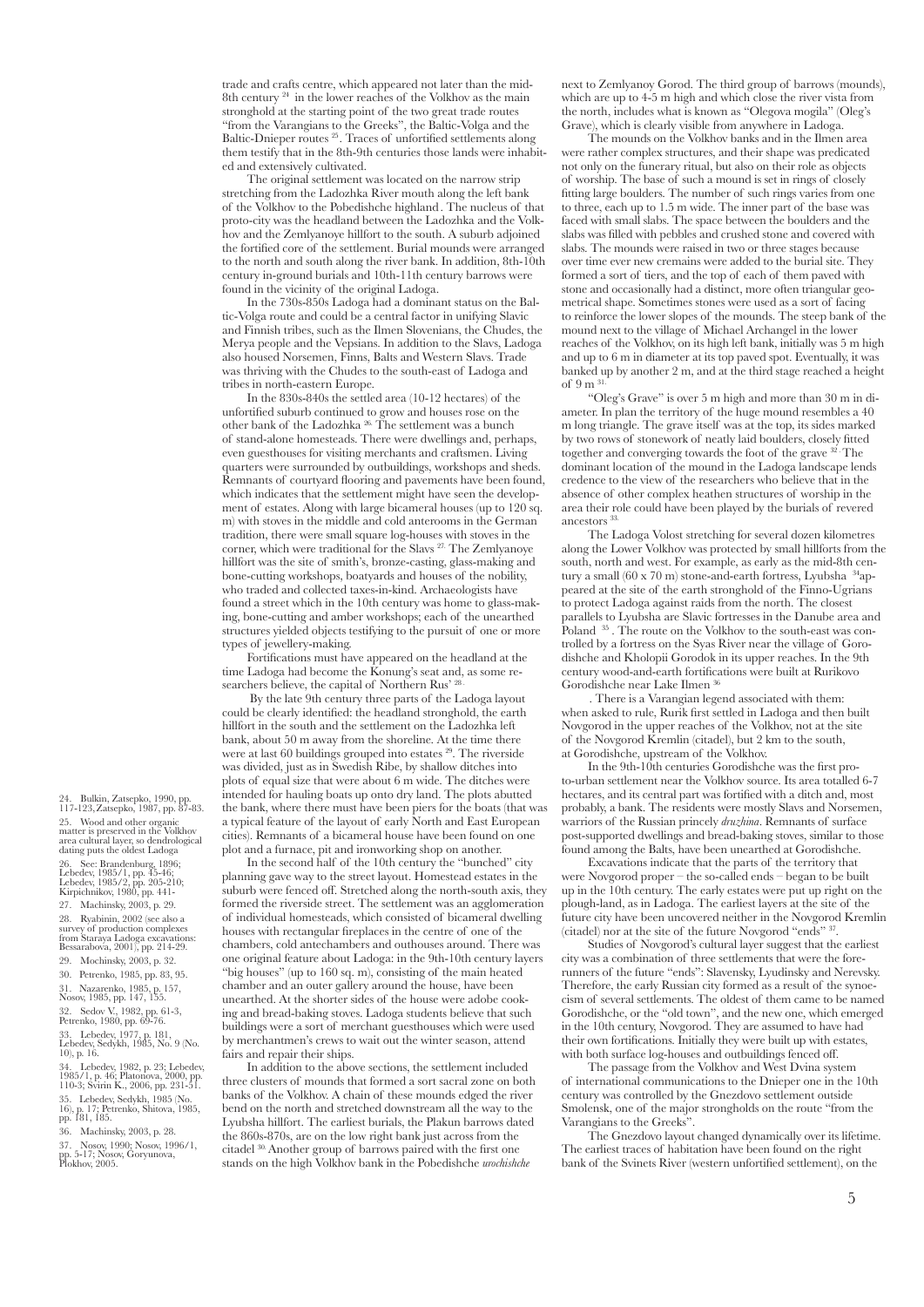left bank, in the river plain and in the centre of the fortified settlement. On the mainland side it was fortified with a bank and a ditch. The unique landscape must have played the decisive role in the choice of location for Gnezdovo: there was a broad floodfree river plain at the outlet of a small Dnieper tributary, which formed a high promontory and two small lakes that could be used both as an inner harbour and reserve water sources for smelting processes.

Kurgans are clustered on both banks of the Dnieper, with their groups referred as Tsentralnaya, Lesnaya, Glushchenkovskaya, Dneprovskaya, Olshanskaya, Pravoberezhnaya Olshanskaya and Levoberezhnaya. The height of most kurgans is 1-1.5 m, and only few of them rise to 4-7 m. They are rounded, although there occur rectangular ones as well. The Gnezdovo cultural landscape was dominated by the so-called large kurgans (2-9 m high), which usually contained Norse boats with cremains.

Clearly, Gnezdovo was a large river port with a sophisticated waterfront infrastructure. Early on it was most probably Lake Bezdonka, connected by a small creek to the Svinka (Svinets) River, that was used as the harbour, and also a system of decks used to get to the water. Later on (perhaps, starting with the second half of the 10th century) the port function was mostly taken up by the riverside, where a tar making pit and remnants of sunken structures (probably warehouses) have been discovered.

The artisan production zone was clearly defined, with jewellers' and smiths' shops located in the east and west unfortified settlements and in the hillfort. There are traces of many reconstructions and changes of specialisation, yet the overall layout principles persevered. Apparently, the sites of artisan workshops were on the grounds of large and wealthy estates. A fragment of a boundary furrow between neighbouring estates has been found. Later on more than one strong fence was put up in its place. That furrow could have divided the land into parcels as was done in Ribe, Ladoga, Kiev and other settlements. The composition of finds at the site, including luxury goods (such as fragments of Byzantine amphorae and fine glass vessels), testifies to the wealth of the estate owner. A long trench with pole pits along the edge, which has been explored in the east unfortified settlement, could have served as another boundary of the estate.

Modelled pottery found in the hillfort, the west unfortified settlement, in the river plain and near Lake Bezdonka is associated with the "early" Gnezdovo. Even early layers indicate that the population was multiethnic: Slavic (Romny – Middle Dnieper) pottery was found alongside objects such as a wooden thole of a Norse boat and Baltic trapezoid pendants. Studies in the river plain part of the settlement suggest that it was not uniform but had separate zones for different uses.

Gnezdovo thrived in the second half of the 10th century, when it reached its maximum size. At that time even sites that had been previously considered uninhabitable were built up, such as a damp hollow next to the terrace, which was filled in with sand and developed.

Since wood virtually has not survived in the settlement's cultural layer, information about its house-building system and associated architectural tradition is very scarce. Clearly, both sunken structures (dugouts or semi-dugouts) and surface houses were built. Sunken parts of dwellings are of different shapes (oval, round, rectangular), depth and size 38, yet no traces of stoves or hearths have been found in any of them. One explanation is that sources of heat could have been located in the surface parts of the structures. It cannot be ruled out either that the finds were remnants of small seasonal facilities that did not require any heating.

The sources of the semi-dugout building tradition in Gnezdovo are not quite clear. On the one hand, sunken dwellings were typical of the Romny culture; however, Romny-type dwellings had specific adobe stoves, which have not been found in Gnezdovo. On the other hand, sunken structures were widespread in South Sweden, where most of them were not dwellings, but workshops and outbuildings (Gardelosa community). Since many of the Gnezdovo residents were Norsemen, the northern origins of this house-building practice cannot be ruled out.

Surface buildings must have varied as well. A wooden "hen" (a log with a hook supporting rain gutters) is evidence that there were log houses. There were post-supported (as suggested by numerous holes in the ground) and wattle-and-daub structures of dwellings. The practice of using wattle in the Middle Dnieper area could have been borrowed either from the south (Khazar Khaganate) or from the north, where in the Viking Age it was widespread in Dublin, York and elsewhere. Traces of a wattle

mat have been discovered in the river plain part of the settlement; such mats were used extensively to improve settlements in the lands of the Western Slavs and Vikings (York).

Timerevo in the Upper Volga area and Shestovitsa on the Desna River are typologically similar to Gnezdovo. However, the infrastructure of the route "from the Varangians to the Greeks" involved not only settlements immediately along the banks of the main waterways. The area of Smolensk on the Dvina River, for example, as early as the 10th century already had a full-scale system of hillforts that were neither administrative centres nor part of the farming economy. The fortresses of Surazh, Kasplya, Verzhavsk, Zagoskino and others in the Western Dvina basin, which had no fertile land, controlled a vast, rather desolate but strategically sensitive territory with a ramified system of numerous waterways. Such fortresses could only be built on the initiative of a central authority<sup>3</sup>

The upper reaches of the Volkhov-Volga part of the route "from the Varangians to the Greeks" present a similar picture. Scholars link the intensive development in the area of hillforts, many of which were far away from the main areas of settlement and economic activity, to Princess Olga's campaigns (recorded in the chronicles) to the Msta and the Luga in 947 and the intensive formation of state territory, which at the time had Novgorod as its centre 40. One such hillfort was Malyshevskoye Gorodishche on a spur of the bedrock bank of the Belaya River 6 km upstream of its inflow into the Msta. The settlement of that place has been traced directly to the construction of fortifications. It had a relatively small area (60 x 75-90 m) and was protected by an earthwork and a wall from the mainland side. The fortifications running along the top of the earthwork rose for at least 6 m. The dwellings and outbuildings in a single row of wooden cages (*klet'*) formed part of the earthwork structures. The hillfort had a vacant square in the centre <sup>41</sup> · Hillforts of this type are also from South and West Rus' monuments.

Today virtually the only well-studied monument in South Rus' that could be classified as an early urban-type settlement associated with the development of international trans-continental trade is the Shestovitsa complex. The site of archaeological excavations 18 km away from Chernigov towards Kiev has long provoked the keen interest of students of early Russian cities. The presence of Norse-type artefacts in kurgan burials has put Shestovitsa alongside those East European early urban centres (among them Gnezdovo, Rurikovo Gorodishche, Ladoga, Timerevo and Sarskoye Gorodishche), the studies of which have prompted a revision of the Norsemen's role in the history of Old Rus'.

Kurgan burials with features of a specific burial rite have been found at Shestovitsa. In case of both inhumation and cremation the body or ashes of the deceased were placed into a "chamber", i.e., a specially prepared underground timber structure. Chamber burials are usually associated with the Varangians, referred to as the Rus' in chronicles, who are believed to have formed a special group of East Slavic society, one ethnically linked to Scandinavia but gelled into a community on the territory of Eastern Europe 42.

The settlement layout is of special interest. It stood on a floodplain bench stretching along the right bedrock bank of the Desna. The southern part of the bench (the Korovel urochishche), which forms a narrow band and is the closest to the bedrock bank, was the site of a 120 x 150 m hillfort surrounded by an earth bank. To judge by the cultural layer chronology, an unfortified settlement stretching along the main street/road running along the river towards Chernigov-Kiev, was the first to appear on the terrace in the 9th – 10th centuries. By the end of the 10th century it had taken up the entire terrace. It was not until the turn of the 12th century that the hillfort took shape. There were large gaps in the development of the highland part of the Shestovitsa complex, which probably is an indication of seasonal habitation.

The artisan suburb Podol of Shestovitsa lies on the bank of the small Zherdova River, a right tributary of the Desna. The site was settled in the 10th century. Scholars believe that Podol residents were engaged in river boat repairs and outfitting, a major commercial sector of the period. There were parcels clearly divided by small ditches dug out in solid ground  $^{43}$ . Such parcelling out of the territory indicates that individual plots could be used for stockpiling large shipments of goods brought in for barter or trade.

The remnants of structures found at Shestovitsa are one more distinguishing feature of that settlement. What archaeologists saw little resembled the usual structures of that period in the Middle Dnieper area. Measuring at most 16 sq m, they were

38. Yashin, Aleshkovsky, 1971, pp. 32-61.

39. For example, one of the excavated structures is more than one metre deep and measures 2.2 x 2.2 m.

40. Nefedov, 1998, pp. 250-9. 41. "Olga goes to Novgorod and establishes settlements along the Msta, and also duties, and more obligations and duties along the

42. Konetsky, 2003, p. 30. 43. Androshchuk, 1999, p. 12.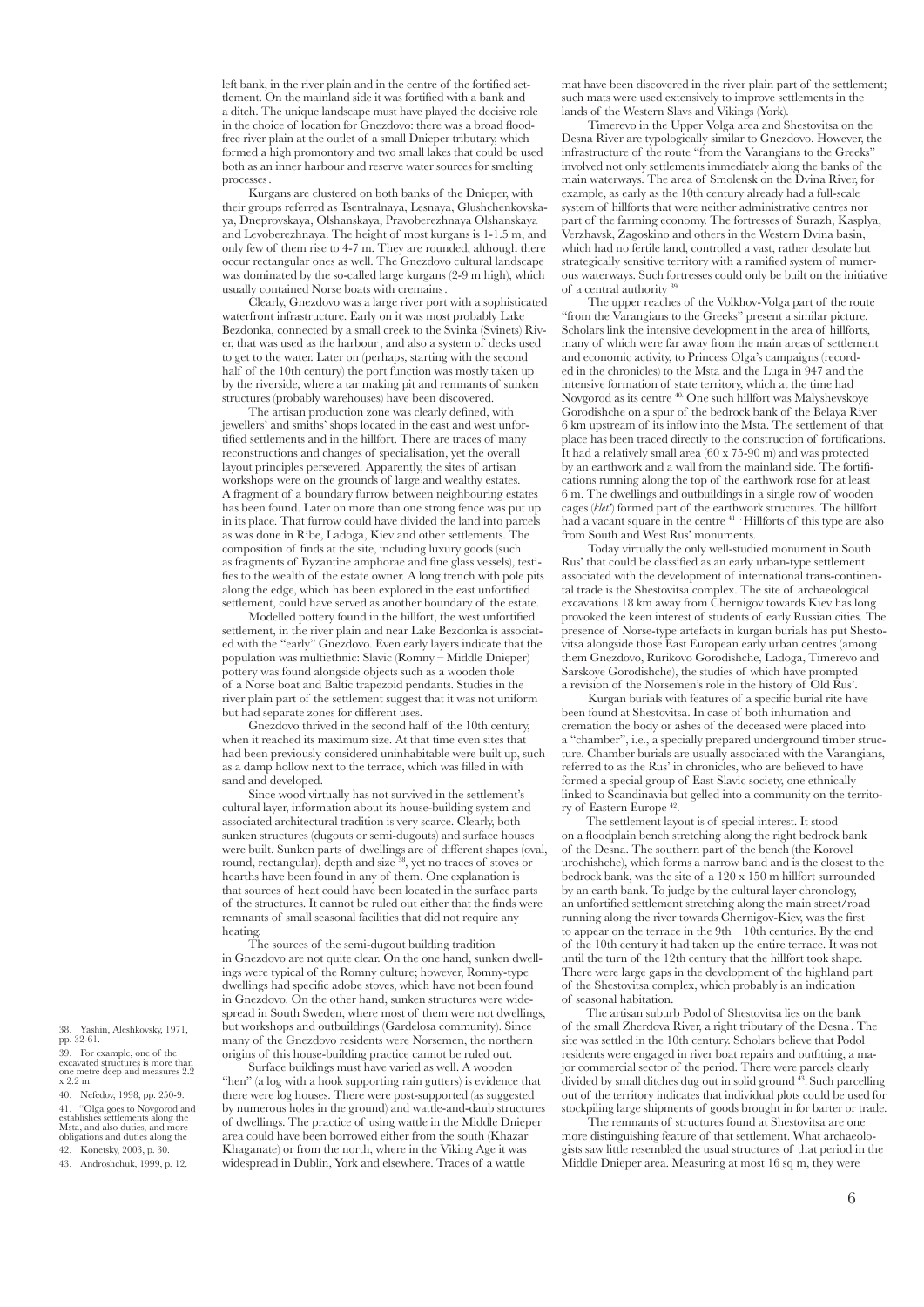oval, round or elongated. Virtually no stoves have been found, although there are remnants of adobe braziers. The best studied structure, which yielded significant archaeological material, was a mere 1.8 x 1.4 m in size and almost rectangular in shape. Such structures were most likely used as temporary workshops or storage facilities. Numerous finds and parallels with structures in the Baltic areas and North Russia prompt the suggestion that Shestovitsa must have been an important transit harbour on the river route. The inflow of silver into the Desna area could bifurcate at Shestovitsa, with one channel going on towards Kiev and the other towards southern and northern Zamglai, which afforded the only passage "to the Radimichs" 44.

The link between Chernigov and Shestovitsa gives an idea of the relationships between early urban-type trade settlements and tribal centres that later on evolved into political power centres. Permanent trade settlements that formed the backbone of the commercial system of Rus', took shape from the second half of the 8th century to the middle of the 10th century. Starting with the second half of the 10th century, as state structures grew stronger, Christianity spread and new economic areas emerged on the basis of budding domestic economies, the local elites began to tighten their control of trade. The cities' functions changed as they started to double as commercial and political centres

In the same period when the early "druzhina" burials appeared at Shestovitsa, Romny culture settlements continued to thrive in the Chernigov area. There the large *druzhina* kurgans with Varangian burials dating to the 10th century are evidence that in the new historical circumstances Chernigov had a better potential for development: it became a major administrative centre controlling and protecting an important trade route. Perhaps, it signified not just the emergence of a new syncretic urban culture in Kievan Rus', but also the merger of several functions, including economic, administrative and sacral, in one centre.

Facts show that unlike the old tribal centres – hillforts of the early Slavic age – the early southern Russian cities were not just the centres of farming areas and sites of tribal sanctuaries. Their image formed through the blending of local traditions and outside influences, and they had much in common with West European cities. The idea of a capital city voiced by Prince Svyatoslav Igorevich, who ruled in Kiev in the first half of the 10th century, has a touch of "mediaeval urbanism": "I don't like sitting in Kiev but want to live in Pereyaslavets on the Danube: that is the middle of my land where all the riches flow: gold, silk/canvases, wine and various fruit from Greece, silver and steeds from Bohemia and Hungary, and furs and wax, honey and slaves from Rus' " 46.

The Prince's knowledge of exporters and goods shows that most probably management of trade rather than trade per se was a major aspect of his rule. He looked for ways of using armed force to control and rearrange goods flows to his benefit.

Naturally, as the territorial interests of the state grew and extended, and especially following the adoption of Christianity, the rulers revised their views of the role and place of cities in the state system. While shoring up their dynastic rule politically and legally, princes begin to formalize their territorial claims as well. They turn their attention from urban centres to land estates. It was only at that time, in the second half of the 10th and the early 11th century, that the urban centres built or captured by them earlier took on an entirely new function of the node of an emergent hierarchy of satellite cities.

It was believed until recently that their layout reflected certain attributes of feudalism, including the division of society into estates and its hierarchic organisation. This concept was strongly supported by the belief that cities in Old Rus' were built by princes rather than merchants and other enterprising individuals. This textbook city consisted of two parts: the citadel, which usually included the old original settlement, and the merchant and artisan suburb. The well-fortified citadel was the seat of military and political power as represented by the prince and his *druzhina* and sometimes the repository of tribal cult objects symbolising the link between the centre and the tribe with its daily life. Compared with the citadel, the suburbs were considered a secondary feature, one that emerged in the 10th century or later as a result of urban development and the separation of crafts and farming. The rise of suburbs was spurred by the growing demand for crafts; that was also reflected in the social structure of the population<sup>47</sup>

Although scholars considered the suburbs to be almost

entirely dependent on supreme authority, certain special aspects of self-organisation on their territory were recognized.

For example, the very structure of the city with its "ends" and street-based layout was seen as evidence of the persevering traditions of communal/tribal organisation of life. It was admitted that "street" organisations had existed in cities ever since their foundation and that eventually in some of them (such as Novgorod) they gave birth to the *veche* (popular assembly) form of governance<sup>48</sup>

In addition to the territorial communities which had city-related duties, were self-governed and chose their "street wardens" to represent the residents in relations with the authorities, historians singled out another social structure that influenced the makeup of early cities, namely, artisan and merchant corporations. Merchants, potters, jewellery-makers, carpenters, goldsmiths and so on – over a hundred different crafts can be counted in large cities – used to choose residence by trade 49, and the city population kept growing with new arrivals attracted by the different crafts practiced in the artisan suburbs.

The nearly round or oval outline of the old Russian city is assumed to have evolved mostly spontaneously over time. Settlement growth was easy to manage: one more parallel street was laid out and lined with standard ribbon buildings. This clear-cut and consistent structure with one principal centre and several subordinate ones and the explicit orientation of the streets from the citadel to the city gate and on to external roads plus sporadic building within individual sections was considered by many researchers to be the most typical feature of the old Russian city<sup>50.</sup> This concept of the evolution of the early city layout was applied to settlements in both southern and northern Rus'. Archaeological studies of the past few years in Kiev have prompted a new look at it.

The beginning of Kiev's history is usually dated to the late 5th century, the starting point being the discovered settlements of the Prague-Korchak culture. Many scholars believe that this culture (associated with the Slovenians) brought together the Raikovetskaia and Penkovka Slavic cultures of Right-Bank Ukraine. Therefore Kiev with its mix of archaeological cultures (including Zarubintsy, Chernyakhov, Kiev and others), traces of which have been found in the central part of the site, was considered the first East Slavic center meeting the definition of the city.

One of the focal points of that concept was the chronicle entry of the *Tale of Bygone Years,* which described the founding of Kiev by three brothers and a sister. However, it cannot be used for addressing scholarly issues, let alone objective dating. The historical authenticity of the personality of Kii and events associated with him has never been explicitly interpreted in historiography.

Nor is it quite clear which group of the Prague-Korchak type relics should Kiev's early urban life be associated with. For a long time most of the researchers gave preference to finds from the Old Kiev Hill (Starokievskaya Gora), but finally the Castle Hill (Zamkovaya Gora) was recognized as the site of the original ancient settlement and prototype of the future Kiev citadel<sup>5</sup> The Old Kiev Hill was ascribed the honour of being referred to as the "city" per se because it had a far larger area (compared with the Castle Hill) meeting the prospects of future urban development 52. However, it cannot be stated with certainty whether those finds are evidence of a dramatic population growth or of the shift of the settlement from the Castle Hill to more promising sites, that is, the Old Kiev Hill. It cannot be ruled out that the same estate was "relocating" from one ridge of the Kiev hills to another more than once. Such cases have been recorded by researchers of similar antiquities  $53$ .

It has been suggested based on the excavated traces of fire and ruin at the sites of Korchak relics occurrence that the Old Kiev Hill settlement and other possible Korchak settlements in the area were abandoned following an armed invasion. The Avars are known to have appeared in Eastern Europe in 560. Their invasion is believed to have been one of the factors to provoke the exodus of the Middle Dnieper populations westward. Perhaps, this is the reason why few archaeological artefacts that could be dated to the 7th century have survived in Kiev. The question of continuity of Prague-Korchak type relics and those of the subsequent Penkovka culture is still open. An analysis of the ceramic shards found at the Castle Hill 54shows that the cultural layer with Korchak artefacts with the 6th century upper dating limit was overlaid with horizons of Penkovka culture pottery dated to the very late 7th– early 8th centuries <sup>55.</sup> A number of other artefacts found at the Old Kiev Hill also belong in the 8th century 56.

In the late 8th century the Luka Raikovetskaia culture became dominant in the Right Bank Ukraine while the Volyntsevo culture prevailed in the Left Bank Ukraine. Individual finds from that period in Kiev can be associated with both cultures. However, we still have no idea of the buildings or their layout of that

44. Wooden fences were eventually put up in their place.

45. Androshchuk, 1999, p. 92. The dating of the Oriental coins found in burials tally with the campaigns of the Rus' against the Caspian

46. Nosov, 1995/2, p. 268.

47. Tale of Bygone Years, 1997, col. 117.

48. Tikhomirov, 1956, pp. 47-51.

49. Shchapov, 1975, p. 20.

50. Such fundamental feature of the internal organisation of the ancient Russian city as the combination of in-city allotments and artisan

51. Barkhin, 1986, p. 21. 52. Finds at the Castle Hill that belong to the Prague-Korchak culture include pottery sherds dated, according to L.P. Rusanova's

53. Tolochko, 1983, p. 24. Traces of a structure of the Prague-Korchak archaeological culture have been studied at the Old Kiev site. A stove

54. aran, 1998, vol. 3. Further proof of this assumption is the fact that no other traces of structures have been found (on a thoroughly 55. Fouand way back in 1940.

56. Shcheglova, 1987, p. 8.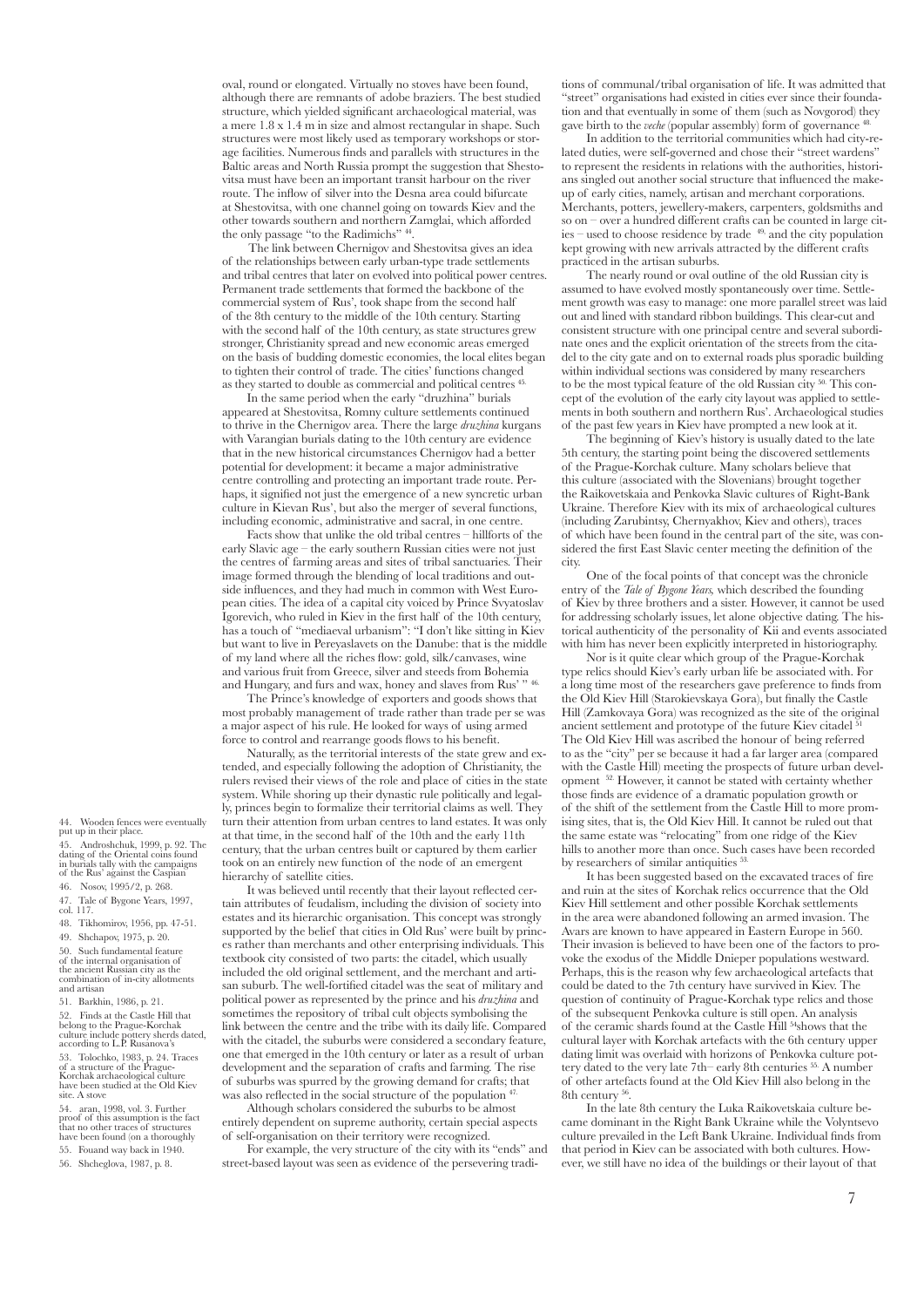period in the Kiev urban development zone. One reason could be certain special methods in early Slavic crop farming, namely, the extensive use of land clearing to open up new areas. As a result, fields had to be moved to new places every 10-15 years, which could imply the relocation of settlements as well.

As attempts were made to establish continuity between Upper Town settlements, excavations at the Castle Hill revealed a 40 cm thick sterile loam layer dividing the horizons associated with early Slavic cultures and the time of Old Rus'. According to the excavations journal and published reports, that layer covered "the early Slavic horizon" dating to the 6th – 7th centuries, while the 9th – 10th-century layer was on top of the sterile layer 57, which means that the latter should be dated the 8th century. This conclusion absolutely overturns the earlier concept that in the second half of the 8th century Volyntsevo culture monuments appeared at the very heart of Kiev, "taking over" urban development from their predecessors<sup>58</sup>

The Volyntsevo culture people could have hardly developed most of the Upper Town areas, in particular, at the Castle, Old Kiev, Kudryavets and Detinka hills. We can only talk about the hillfort and its ditch and bank girding a small site on the main plateau of the Old Kiev hill. It stood till the early 9th century, and in the middle of that century there appeared burials of a large kurgan necropolis that were "set" right into the backfill of the ditch of the hillfort 59. The thick layer testifying to fading human activity on the upper plateau of the Castle Hill was most likely the consequence of the dramatic activisation of geological processes on that territory in the late first millennium A.D. This hypothesis is based on studies of the geomorphic characteristics of the fast-changing cultural layers of  $Podol<sup>60</sup>$ . In view of the topographic proximity of the Castle Hill and the Podol right down the slope it is highly probable that the two phenomena are directly linked.

The isolation of the Castle Hill took little time. The sterile layer of the hill could only be formed by the erosion of soil from the subsided section of higher-up neighbouring areas <sup>61.</sup> Steep ravines became an obstacle to communications between the hill and other parts of the Upper Town, although the hill remained one of the more favoured settlement sites. The chronology of the Upper and Lower Town settlements shows that the most active phase of the natural calamity that made life difficult both at the Castle Hill and on Podol began roughly in the late 8th century and lasted to the end of the 9th century, that is, about 100 years.

Confronted with the elements, the people had to keep building. The first settlement of Podol started when landslide processes had somewhat subsided, or rather, when their adverse effects had temporarily eased. A structure studied at the Zhitny Rynok (Rye Market) in 1973 was dendrochronologically dated to 887. It was found more than 10 m below the present surface directly at the foot of the Castle Hill. The next building horizon at Podol is dated 913. It was in the late 9th century that the first burials were made at the large kurgan necropolis of the time of Old Rus' (Necropolis I, according to M.K. Karger's classification), a few burials of which found themselves in the backfill of a ditch of the earliest hillfort on the Old Kiev Hill.

The intensification of natural processes could have impacted significantly on the topography of the settlements, in particular, contributing to the loss of its "dominant" position by the Castle Hill (the hillfort on the Old Kiev Hill also disappeared by the mid-9th century).

In the late 9th century the development of Kiev's urban structure became more coherent. First, the entire plateau of the Old Kiev Hill became one large kurgan necropolis. The first group of kurgans stretched from the walls of the oldest hillfort in the northwest to the natural boundaries, ravines, in the west and south. The part of the hill over a ravine that divided the future "Vladimir's city" and "Izyaslav's city" had a place reserved for the sanctuary known from a 945 chronicle record (the oath of "the pagan Rus to the Greeks" "on the hills where Perun stood"). The second group of kurgans was located on the territory of the future St. Demetrius's Monastery and St. Michael's Golden-Domed Monastery. Finally, the third group was on a vast plateau of the future "Yaroslav's city", stretching virtually to the Golden Gate.

Second, the territory of Podol saw mass-scale urban development. In spite of all the discomfort caused by landslides and flooding, by the mid-10th century the entire Podol territory became an area of orderly urban construction with a well-developed layout.

As a matter of fact, a huge mediaeval city emerged at that place during the 10th century 62. It was started right on the river bank, at the terrace above the river plain. The terrace stretched between the steep slopes of the shoreline and the Dnieper tributary Pochaina, which offered a comfortable harbour for river boats.

Studies of the Podol cultural layer have shown that, in addition to human activity, there were other factors actively impacting on the evolution of that layer. Roughly one-half of it consists of belts of clean river sand, clay and loess. The energy of the hills which surrounded Podol in the south and the west caused the river valley terrain to transform. Here, a terrace formed in the valley going down to the Dnieper and grew broader as more and more soil was washed up by the river. Since the terrace appeared on a narrow sloping strip, its expansion was restricted by the slope on one side and the river on the other. In the turbulent flood seasons the river would overflow the entire valley, bringing in a mass of sand and stones. As a consequence the residents of Podol frequently had to flee their homes. Such periods were rather short but impactful: the entire built up area would get covered by drifts, which in places were up to 1.5 m high. Whatever people were unable to carry away would be buried in sand. When the situation returned to normal, people had to build new homes and rehabilitate their estates and neighbourhoods.

Excavations have shown that the Podol residents grew used to that eventful life, marked by continuous battle with the elements. This is confirmed, in particular, by intensive construction after every sand drift during a relatively long period of time (9th – 12th centuries). Altogether 14 sand drifts of varying intensity hit that area from 913 (the dendrodating of the earliest excavated timber structure) to 1131 (the chronicled beginning of the construction of the Church of Dormition Pirogoscha).

The aggregation of stratigraphic data and their correlation with dendrodating opened up prospects for drawing up a detailed chronology of all the horizontal tiers of the cultural layer 63. The earliest of them lying at the depth of 11.5-12.5 metres is dated 880s-920s, the following tier, a metre above, the period up to the early 11th century. The third tier lying below 8 m is dated 1040s. Structures built in the mid-11th century and found at the level of the fourth tier (7-7.8 m) were again covered by thick sand drifts in the early 12th century.

Interestingly, sand drifting virtually stopped after the construction of the Pirogoschi Church. This is confirmed by the absence of any traces of them above the level of the church entrance. Over the 218 years between the settlement of the area and the construction of the church the Podol daylight surface rose by over 10 m, whereas in the 869 years between the church construction and the time of writing this paper it went up by little more than  $2 \text{ m}^{-64}$ 

Since the terrace under the Podol development sloped down towards the Dnieper, it took much effort and many resources to strengthen the shoreline, which virtually coincided with the edge of the terrace. Excavations on Khoriva Street in 1985 revealed a system of wooden structures over the entire excavated area. It consisted of three parallel rows of cant board cages  $65$ Similar structures were found in other areas of Podol; usually they were parts of the main shoreline fortifications or lined the banks of affluent fast streams running downslope into the river.

Interestingly, these water control structures, which resemble the wooden frame for shipping freight over shallows or river vessels, were part of the estates in places adjacent to hazardous spots. Some of them stretched deep into the riverside territory  $66$ .

Studies of estate boundaries indicate that the fences were rebuilt 12-17 times, yet the layouts persevered over the centuries. Identified shifts within or without the estate (for at most 1-1.5 m) were probably caused by more momentous changes, such as modifications in the course of the stream running through Central Podol or shifts of the Dnieper-Pochaina shoreline. The fast carry-over of ground was due to snow melting and intensive precipitation; as ravines grew larger, streams began to be formed. Although the banks were shored up, streams changed course swiftly and repeatedly, making people move the fences.

All the finds in the early horizons of Podol settlement over the 10th century indicate that the front of estate development was shaped along the street running from north-west to south-east, and also from the foot of the Castle Hill towards the Dnieper. The former direction coincided with the edge of the abovementioned terrace, while the terrace itself had a very complex shape and stretched not so much along the Dnieper as on the east-west axis. And that was also the orientation of the Podol street layout.

The second line of development (with the earliest dating of 887), which was perpendicular, running from south-west

An anthropomorphic fibulae, a cast star-like earring and a bronze bracelet with round hollow notched ends found in the southern part of 58. Kozlowska, 1947, pp. 145-6.

59. The advocates of the evolutionary model countered that with a new concept: now they date the rise of the well-known hillfort 60. Zotsenko, 2003, p. 7.

61. The instrument-aided stratigraphic analysis of Podol on a large section of the river bank shows that its cultural layer consists 62. For a while the lower part of the Castle Hill accumulated the

soil washed down from the main plateau. Eroded soil flooded the 63. Sagaidak, 1996.

64. Based on the 1970s-1980s study of a collection of timber found in excavations on Podol, a dendrological scale was compiled

65. Clearly, the system balance was disrupted by external impacts, and the released energy pushed huge soil masses into the valley. After that

66. The cages spaced at 1.6-2.6 m were fastened to the ground by stakes driven into the ground at the corners both on the inside and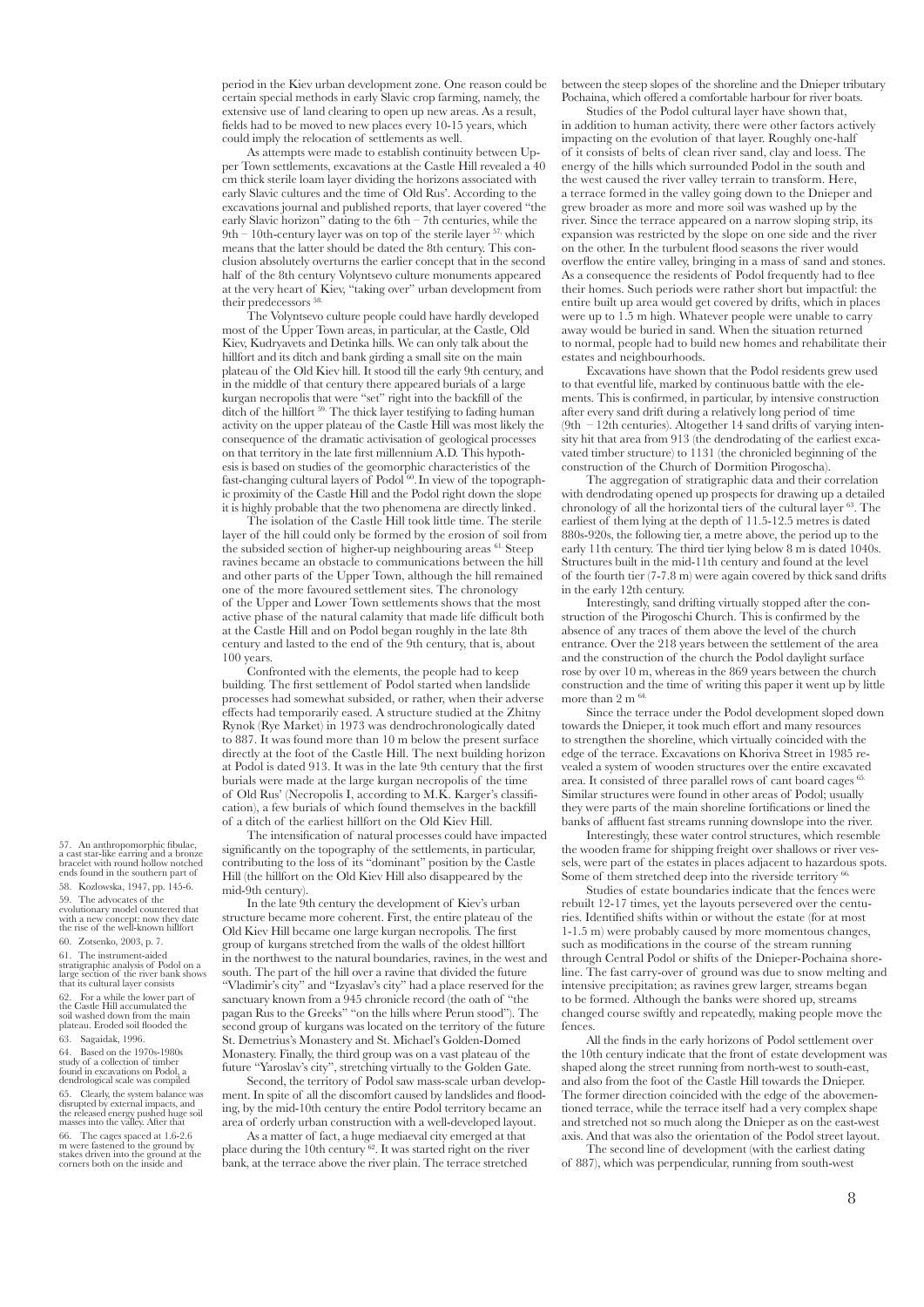to north-east, formed around a small affluent river going in the same direction towards the Dnieper. The crossing of the main streets on the Podol layout has the richest cultural layer, which is evidence of vigorous life in that area and suggests that it could be the site of the market and assembly square mentioned in the 1068 chronicle.

Studies of Podol development in the 10th century suggest the conclusion that its specific layout is indicative of a marketplace rather than any other type of settlement. It was rather large (about 120 hectares) and densely built up. It was a new structure for the entire Dnieper area. The river or, rather, the harbour was the focal point of attraction for the people. The stability of the main components of Podol development testifies to the sustainability of the social structures which functioned there.

The Podol layout had two focal points: one was between the Pochaina bank and the foot of the Castle Hill and the other on the territory of the so-called Flat Part of Podol between the Pochaina right bank and the feet of the nearby hills. The first street with a regular layout probably began to take shape on the road linking the two focal points and led to the Borichev Descent in the north and the north-western descent leading to the Shchekavitsa hills 67.

The Borichev Descent leading south-east is mentioned in the chronicles under 945. It went (according to our hypothesis) from central Podol to the site of the future Three-Saints Church <sup>6</sup> (which replaced a pagan sanctuary) and the 10th-century St. Basil Church in the Upper Town.

The other descent leading to the west and north started at the site of a church dating to the first half of the 12th century 69and passed along the Yurkovsky Ravine towards Vyshgorod and Belgorod. Today it is possible to compare it with Ugorskoye, mentioned in an 882 chronicle entry about the murder of Askold and Dyr. The two descents were also used by Lower Town residents to the barrows at the upper plateaus of the Old Kiev and Lysaya (Bald) hills (necropolises I and II).

The important role of Podol's main street is therefore obvious. It ran along the river and reached the descents leading in the opposite directions from the city. The northern and southern sections converged on the city's central square, the legendary Torgovishche (Marketplace). The street was also intended as a smooth approach to the river as the main axis of in-city communication, which was navigable throughout the year thanks to the continuous inflow of Dnieper water. At that time the founders of the city on the Pochaina took care to foster trade links, as evidenced by the development of the shoreline. Narrow, but affluent rivulets and streams coming from the valleys provides additional communication links. The areas along the main and side streets were divided into quarters within which homesteads were built. A quarter had not fewer than four homesteads, each measuring 300-320 sq. m.

Observations of the formation of Podol's sacral landscape are also of interest. The St. Elijah Church known from the chronicles could be built there way back in the mid-10th century  $^7$ It marked the direction of the Borichev Descent<sup>71</sup>. Next came the first stone building mentioned by the chronicler as the St. Nicholas Church "in Ugorskoye" 72. We can now discuss also the predecessors of Christian churches within the Podol development in the 10th century. The 2003 excavations of an urban quarter in Central Podol revealed remnants of an early 12th-century wooden Christian church, which scholars associate with the Turova Chapel mentioned in the chronicles of Kiev developments under  $1146$ <sup> $\dot{7}3$ </sup>

An earlier large structure (with over 7 m long walls) was discovered at the site; it stood in the front part of a homestead. The frame of the older section of the structure, dated the 970s-980s, was made from vertical posts and horizontal boards. Structures of this type are believed to have been used for assemblies and, perhaps, for performing religious rites. Such "halls" were rather common in early mediaeval Norse cities. A similar structure has been found in Ladoga.

The Prince's residence was initially exterritorial with respect to the Podol settlement. At the time the first Rurikids came to the city and till the last quarter of the 10th century (the rule of Olga and Svyatoslav Igorevich) the princely "city" most likely stood on the Castle Hill since all of the Old Kiev Hill was taken up by the kurgan necropolis. The homesteads of members of the Prince's court could also be located there <sup>7</sup>

At the time of the rule of Oleg, Igor, Svyatoslav and Vladimir Kiev firmly asserted itself as a capital city, and in the late 10th century Kiev's administrative function and its role as the bulwark of political power and the driving force of the spread of Christianity grew dramatically. Along with that, pagan temples and barrows were razed wholesale to make room for urban development, and earth fortifications with a gate were built. The Upper Town became a fortress demonstrating the might of the Kiev Prince. The monocentric structure of the city began to take shape, which was reflected in its layout. The former Necropolis I on the Old Kiev Hill (on its northern edge) gave way to the Prince's chambers and the main Christian temple, the Tithe Church dedicated to the Theotokos 75 . "The city of Vladimir" had one main street lined by allotments of equal size under the homesteads of the Prince's closest lieutenants.

Yet initially the new complex looked not so much a city as a large princely court within a city. It was of a representative nature, which was characteristic of North European administrative centres, such as Sigtuna in Sweden. However, we do not know whether it had the official status of the capital city. Perhaps, there was no such thing at the time. This is confirmed by the struggle for supreme power between Yaroslav and his elder brother Mstislav, who had prevailed in battle and came to rule the entire left bank territory. After ascending the throne in Chernigov, Mstislav engaged in extensive construction and vigorous administrative activities. He built the Cathedral of the Transfiguration of the Saviour, which was larger than the famed Tithe Church in Kiev, and established a church organisation which, perhaps, had equal rights with the Kiev-based church structure. Some scholars believe that in this way he was explicitly setting Chernigov in opposition to Kiev.

As for Kiev, its status of the capital of all Rus' had to be supported by the development of the new urban complex founded by Yaroslav in 1037 at the so-called beyond-the-city field, known in historical literature as "the city of Yaroslav". According to indirect evidence of the late 11th century, its capital status was corroborated by its transformation into the common dominion of the Rurik dynasty that ruled Rus' .

Yaroslav revised the system of succession and also changed the topography and layout of Kiev. He bequeathed the city to three brothers as their common property, which greatly impacted on the city's topography. In the subsequent period the Upper Town became an amalgamation of autonomous princely settlements, namely, the "city of Vladimir", "city of Yaroslav", "city of Izyaslav" and "city of Svyatoslav" 76.

At the same time the territorial division of Podol remained virtually unchanged throughout that period: its streets and lanes had persevered since their very establishment. Streets that had appeared in the late  $9th$  – early 10th centuries ran in the same direction and the fences that marked the boundaries of the homesteads stood in place. Just as other structures, over the centuries they had been restored and rebuilt after fires and floods along the same lines (save for insignificant shoreline variations, shifts in stream courses and the restoration of homesteads on new horizons because of sand drifts).

After the kurgan necropolis on the Old Kiev Hill was closed for burials, funerals could be performed according to the old rite on the territory of Necropolis II next to Podol's second centre, near the St. Nicholas Church "at Ugorskoye". At the same time in the early 11th century the first Christian cemetery was founded in Podol, next to one of the streams crossing its territory from west to east almost over the Pochaina bank  $^{77}$ . By that time the Lower Town had reached its maximum size of about 180 hectares. New streets lines with more homesteads were added. The construction of stone churches was complemented by the appearance of domestic wooden churches<sup>7</sup>

Which turned over a new page in city history as the social and political situation changed dramatically.

Kiev's layout much resembles that of North European cities. However, during the subsequent periods of its growth, especially during the reign of Yaroslav the Wise, Byzantine influences on its structural planning prevailed. Nevertheless, further studies of the city plan of that time, especially the configuration of estates, can yield material for drawing parallels with mediaeval European cities. For example, excavations in 1984 made it possible to study a large section of a main street of the "city of Yaroslav" going from the St. Sophia Cathedral to the city's west gate. Artefacts from these excavations are of the Norse type. Parts of the city territory adjacent to that street had boundaries in the form of small ditches dug in solid ground, as in Visby and Ribe. This reminds us that the wife of Yaroslav the Wise was a Swedish princess, daughter of the Sigtuna konung. Immediately involved in shaping the royal dynasty, she could not have remained indifferent to the image of her capital, and the planning of cities in her homeland could serve as a model.

The bulk of imported Norse items in Kiev of the 9th – early 11th centuries came from Podol and the so-called flat land adjoin-

67. Such structures were found along the Obolonskaya St. in 1987. 68. In recent publications I supported what I think a well-grounded supposition that

Ugorskoye, first mentioned in the chronicle in 882 as

- 69. Built in the 12th century. 70. Sagaidak, 2005/1, pp. 6-25.
- 
- 71. Collected Russian Chronicles, 1998, vol. 2, col. 41-42.

72. Sagaidak, 1991, p. 22.

73. Collected Russian Chronicles, 1998, vol. 2, col. 17.

74. "…And so gathered all Kievans at the Turova Chapel" (ibid, col. 321).

75. The city's military administration remained headquartered on the Castle Hill, on and off, till the mid-17th 76. In the West old cities were superseded by new ones also in the second half of the 10th century. In southern Scandinavia Lund 77. Sagaidak, 2005/1, p. 22.

78. Sagaidak, 1991, p. 96.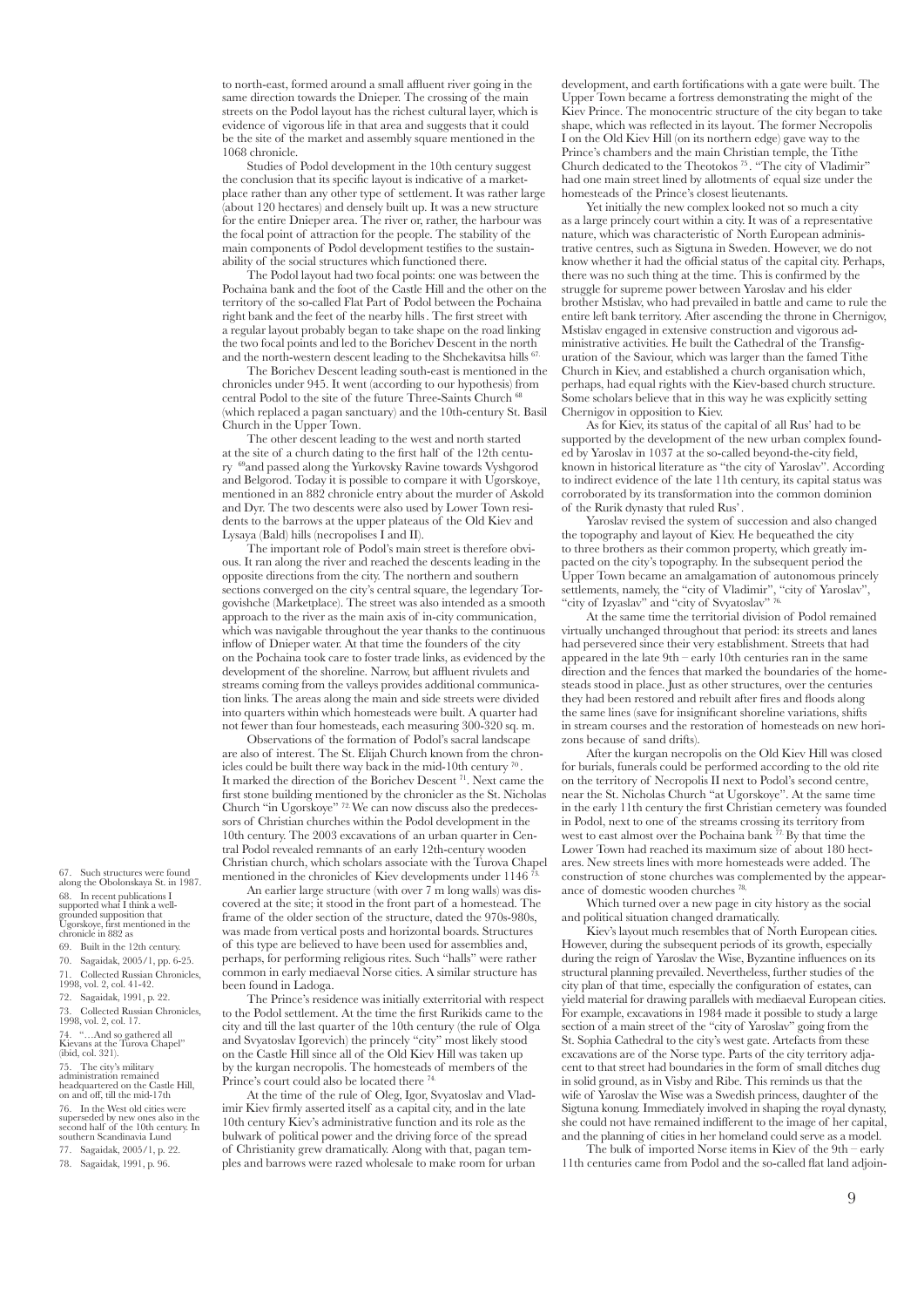ing it from the north-west, and also the Old Kiev Hill rising above Podol together with part of the Mikhailovskoye Plateau and the future "city of Yaroslav". The finds from the Castle Hill offer less evidence of Norse and "Kievan Rus'" physical links. The north European artefacts found in Podol and on the Castle Hill were originally connected with residential and utility complexes of the Upper Town and formed part of Kiev's Necropolis I grave goods. Finds of such artefacts dated to the  $9th - 11th$  centuries shifted to the area of princely palatine ensembles, church and monastery homesteads and the residential and utility complexes of the Kiev nobility 79 . Therefore, the finds of Norse items of the 9th – 11th centuries in Kiev mark out the city's territory, including Podol, the Castle Hill, which was the administrative centre at the time, and the large necropolis at the site of the future Upper Town. The assemblage of items in the said troves indicates their association with the Norsemen. However, there is evidence of reverse associations as well<sup>80</sup>

All these facts testify to firm links between urbanisation pro cesses in Eastern and Northern Europe.

Today we have no archaeological evidence to support the hypothesis that the southern Russian city, primarily such as Kiev, evolved from an old tribal or inter-tribal centre. The precise car tography and chronology of the finds of the second half of the first millennium A.D. on the territory of the Upper Town, in the so-called nucleus of urban development, suggest the conclusion that there are no traces of direct transition from the relics of the Prague-Korchak type associated with the Right Bank tribal grouping of the Slavs to the archaeological cultures of the 7th – 8th centuries (Volyntsevo and others) representing the Left Bank and southern tribal groupings. The nature of finds yielded by ex cavations at residential and utility complexes is not indicative of any attempts to form urban-type structures. Rather those were ordinary farming settlements the residents of which used land clearing techniques and therefore had to relocate periodically. Settlement on the Old Kiev hill somewhat stabilized following the construction of a hillfort in the late 8th century, but it was a new population group from the Left Bank Dnieper. The hillfort lasted till the mid-9th century and gave way to a necropolis. At the same time no assemblage of Romny culture relics associated with the Severian population of the Left Bank of the late-9th – 10th centuries has so far been found in Kiev.

Fundamental changes in Kievan city-building and, there fore, in social life came about in the late 9th – early 10th centu ries. The reason apparently was major economic shifts, including trade and barter over long distances, and also crafts. Archaeolog ical material from Podol paints a graphic picture of this process. The organisation of the city plan and the characteristic features of urban estates and house designs make it possible to trace the city back to the early urban settlements of the outer zone of Eu ropean urbanisation. It is important to note that the layout of Po dol along the main street running parallel to the shoreline puts that southern Russian city on a par with early cities in Rhineland, on the British Isles and in Scandinavia, where this type of layout prevailed.

The rise of the "city of Vladimir" and the "city of Yaroslav" in Kiev's Upper Town in the late 10th – early 11th centuries should be related to the age of the emergence of new "adminis trative" cities, called for by the need to centralise political power, buttress the ruling dynasty and baptize Rus'. Changes in Kiev's layout were a reflection of the budding of power in the Old Rus sian state. The city continued to develop as the capital of a medi aeval state.

79. Remnants of one such church were excavated in 2003 near an originally built up site (3/7 Mezhigorskaya St.).

80. About 70 Norse artefacts dated to the 9th – 11th cc. have been found at 64 sites on that territory.